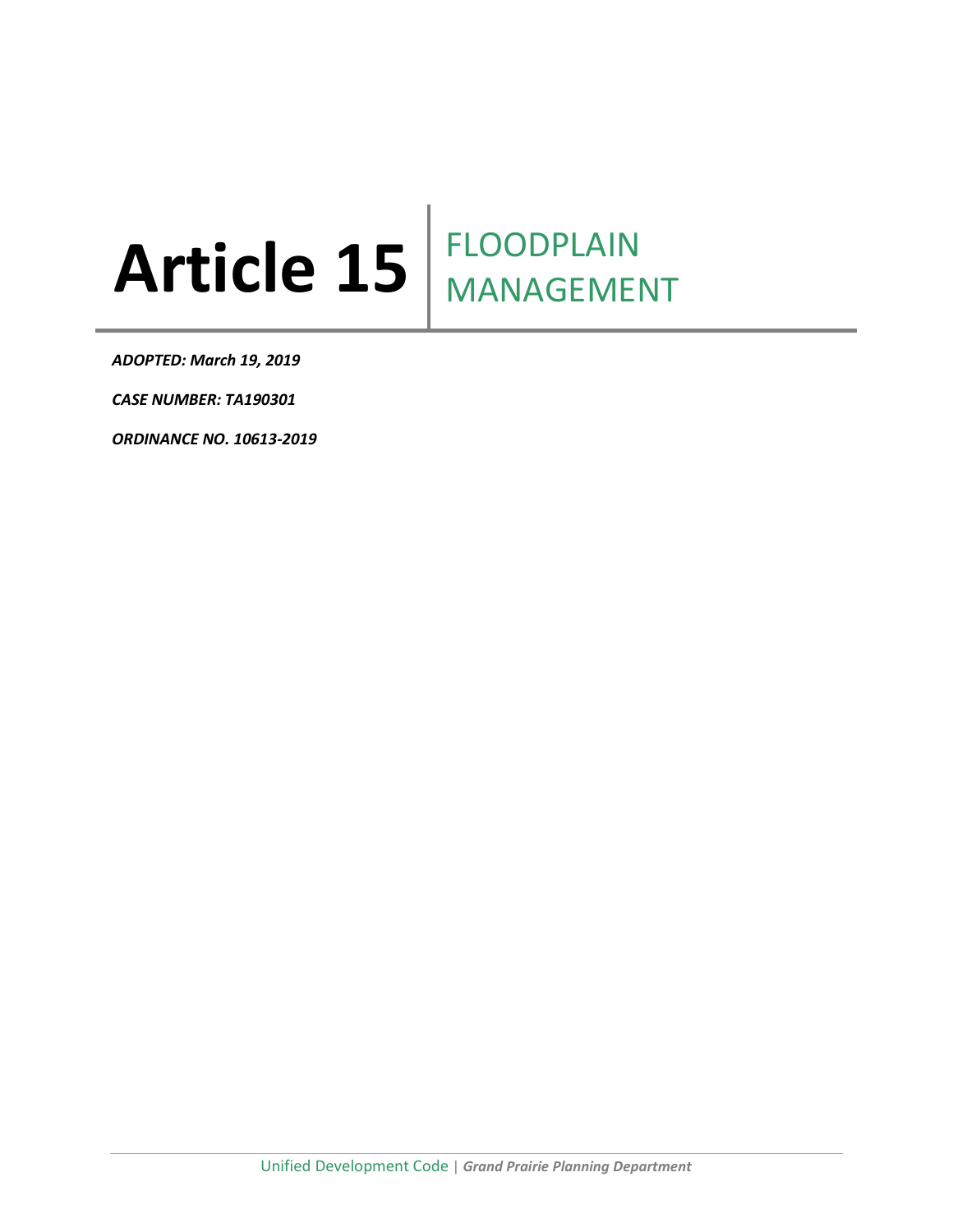## *Table of Contents*

|                   |                                                                                   | Page No. |
|-------------------|-----------------------------------------------------------------------------------|----------|
| Section 1         | <b>Statutory Authorization</b>                                                    | 3        |
| <b>Section 2</b>  | <b>Findings of Fact</b>                                                           | 3        |
| Section 3         | <b>Statement of Purpose</b>                                                       | 3        |
| Section 4         | Definitions                                                                       | 4        |
| <b>Section 5</b>  | Lands to Which This Ordinance Applies (Jurisdiction)                              | 9        |
| Section 6         | Basis for Establishing Special Flood Hazard Areas (SFHA)                          | 9        |
| <b>Section 7</b>  | Floodways                                                                         | 10       |
| <b>Section 8</b>  | Compliance                                                                        | 10       |
| Section 9         | Abrogation and Greater Restrictions                                               | 11       |
| Section 10        | Interpretation                                                                    | 11       |
| Section 11        | Warning and Disclaimer of Liability                                               | 11       |
| Section 12        | Disclosure of Floodplain Designation                                              | 11       |
| Section 13        | Designation of Floodplain Administrator                                           | 12       |
| Section 14        | Duties and Responsibilities of the Floodplain Administrator                       | 12       |
| Section 15        | Floodplain Development Permit (FDP) Procedures                                    | 13       |
| Section 16        | FEMA Acknowledgment of Removal of Property from the<br>Floodplain                 | 16       |
| Section 17        | Provision for Flood Hazard Reduction                                              | 17       |
| Section 18        | Specific Standards for Habitable Structures                                       | 18       |
| Section 19        | Standards for Subdivisions, Including Manufactured Home Parks<br>and Subdivisions | 20       |
| <b>Section 20</b> | Standards for Streets, Drainage and Utilities                                     | 21       |
| <b>Section 21</b> | Levee Systems and Flood Relief Channels                                           | 21       |
| <b>Section 22</b> | Trinity River Corridor Development Certificate (CDC)                              | 22       |
| <b>Section 23</b> | <b>Variance Procedures</b>                                                        | 24       |
| <b>Section 24</b> | Enforcement                                                                       | 26       |
| Section 25        | Severability                                                                      | 26       |

Unified Development Code | *Grand Prairie Planning Department Last Update: March 19, 2019*

15-1<br>GRand<br>PRaiRle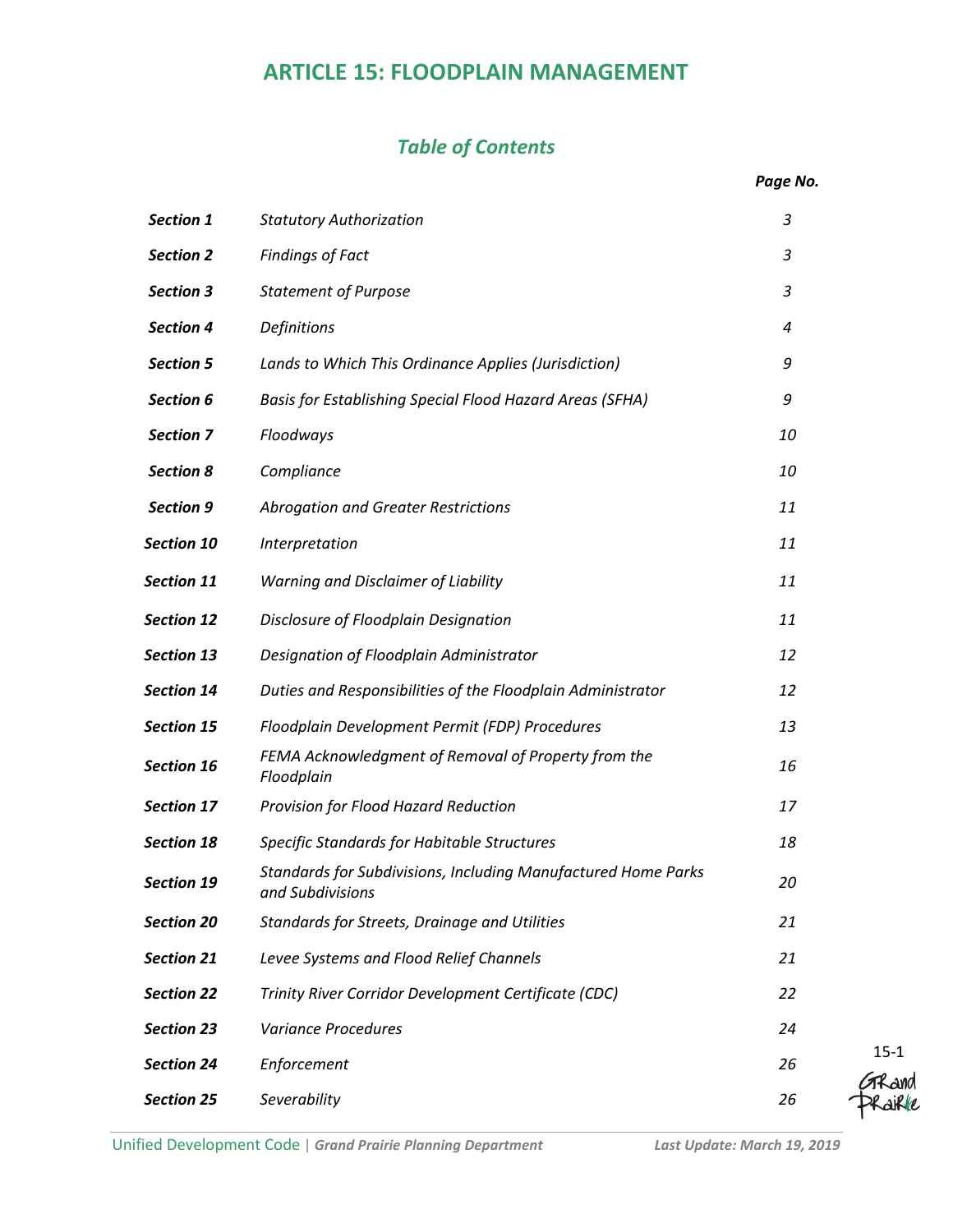| <b>Section 26</b> | Penalties for Noncompliance | 26 |
|-------------------|-----------------------------|----|
| <b>Section 27</b> | Certification of Adoption   |    |

15-2

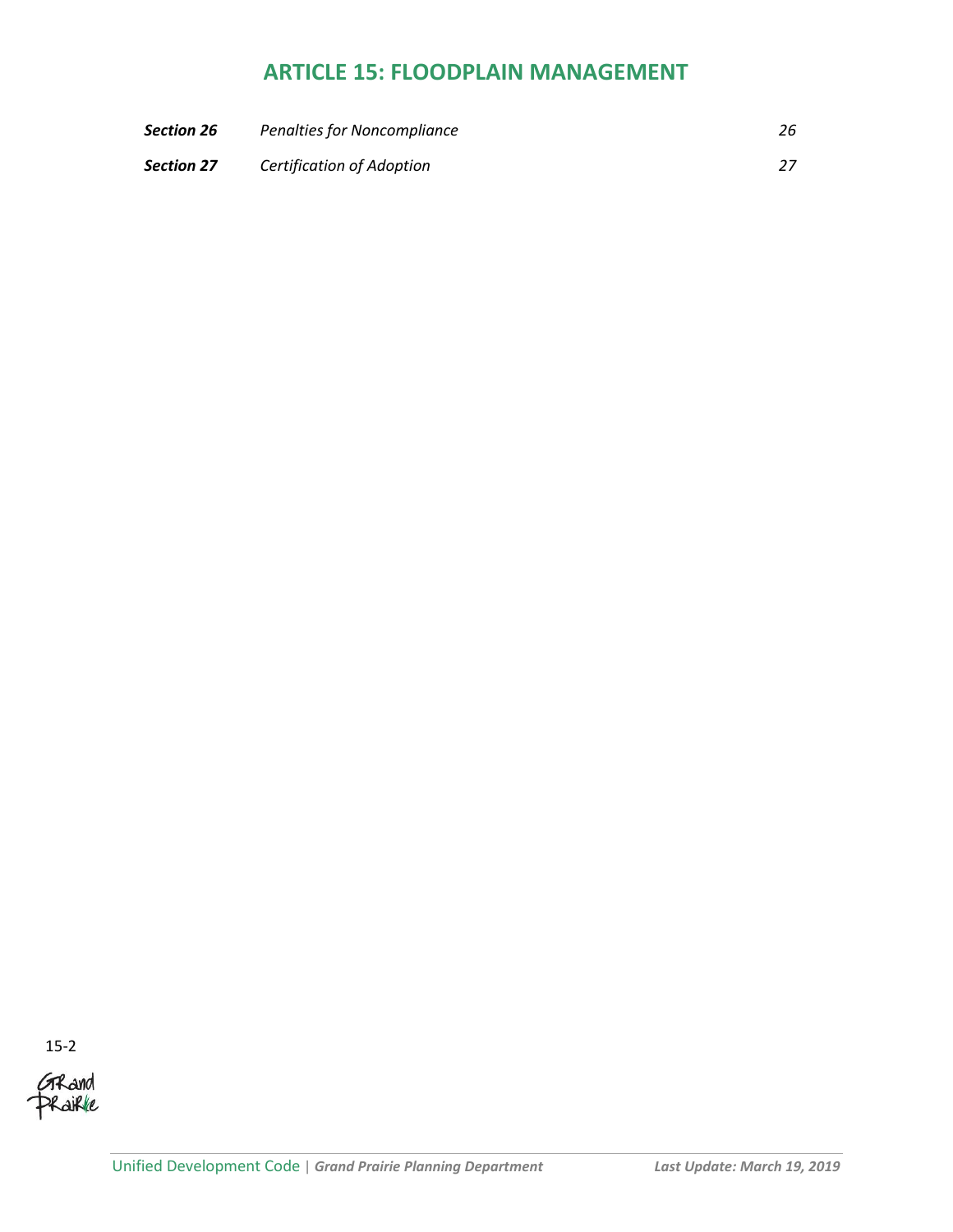#### *SECTION 1 - STATUTORY AUTHORIZATION*

- 15.1.1 The Legislature of the State of Texas has in the Flood Control Insurance Act, Texas Water Code, Section 16.315, delegated the responsibility of local governmental units to adopt regulations designed to minimize flood losses. Therefore, the City Council of The City of Grand Prairie, Texas, does ordain as follows:
- 15.1.2 The National Flood Insurance Program (NFIP) is a federal program established by Congress in 1968 that allows property owners to purchase federally backed flood insurance within communities that participate in the program. The City of Grand Prairie is a participant in the NFIP. In return for this protection, the City of Grand Prairie must implement floodplain management measures to reduce flood risk to new and existing development in accordance with federal regulations.
- 15.1.3 The City of Grand Prairie is an active participant in the NFIP's Community Rating System (CRS). The CRS program recognizes and encourages community floodplain management activities that exceed the minimum NFIP standards. The City's participation in this program reduces the community's risk to flooding and provides residents the opportunity to purchase flood insurance at a discounted rate.

#### *SECTION 2 - FINDINGS OF FACT*

- 15.2.1 The Special Flood Hazard Areas (SFHA) or floodplains of The City of Grand Prairie are subject to periodic inundation, which may result in loss of life and property, health and safety hazards, disruption of commerce and governmental services, and extraordinary public expenditures for flood protection and relief, all of which may adversely affect the public health, safety and general welfare.
- 15.2.2 These flood losses are created by the cumulative effect of obstructions in floodplains that cause an increase in flood heights and velocities, and by the occupancy of SFHAs by uses vulnerable to floods and hazardous to other lands because they are inadequately elevated, floodproofed or otherwise protected from flood damage.

## *SECTION 3 - STATEMENT OF PURPOSE*

- 15.3.1 The purpose of floodplain regulations is to promote the public health, safety, and welfare and to minimize public and private losses due to flood conditions in specific areas by provisions designed to:
	- A. Protect human life and health;
	- B. Minimize expenditure of public money for costly flood control projects;
	- C. Minimize the need for rescue and relief efforts associated with flooding that are generally undertaken by the City at the expense of the general public;

15-3

D. Minimize prolonged business interruptions;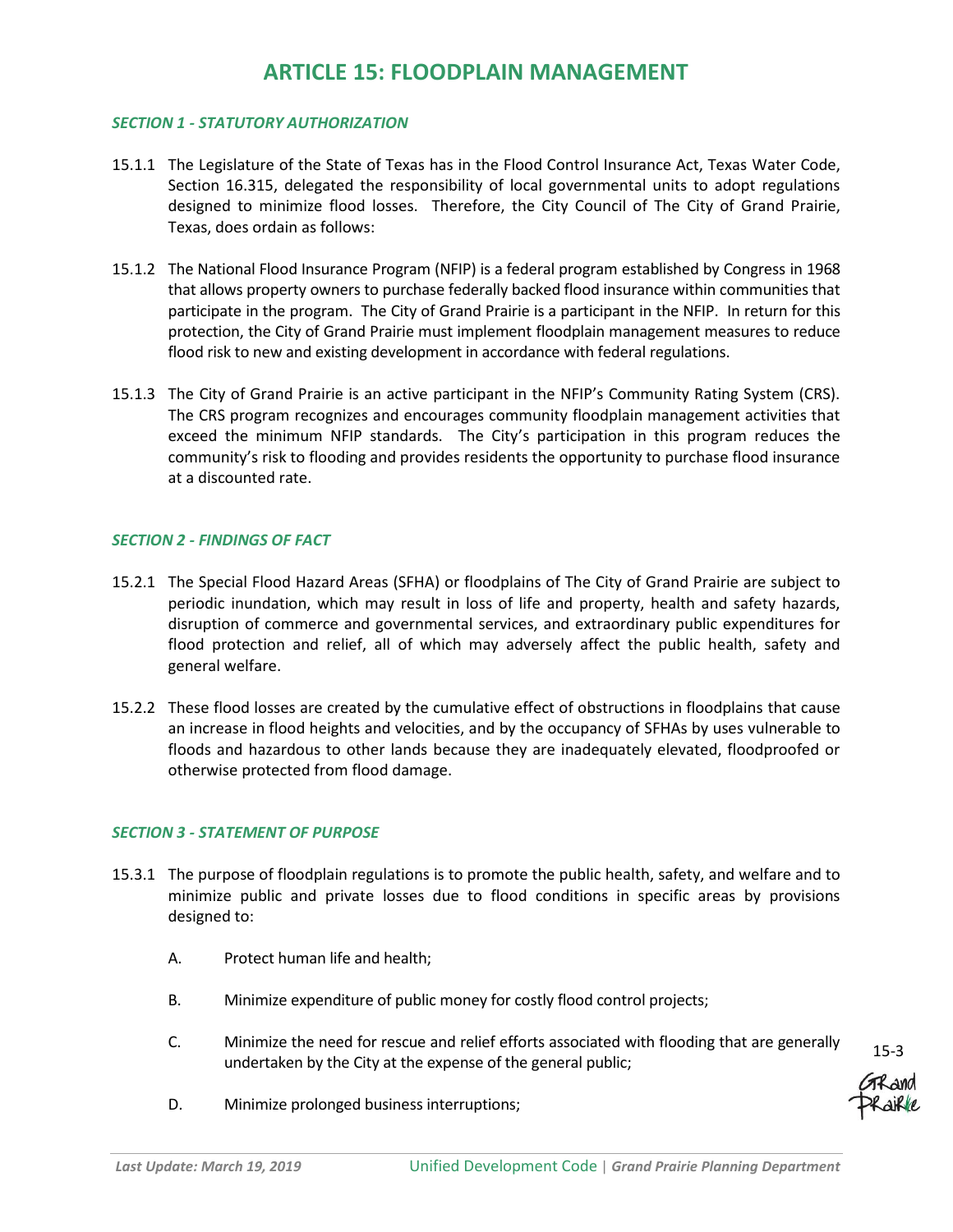- E. Minimize damage to public facilities and utilities, such as water and gas mains, electric, telephone and wastewater lines, streets and bridges, that are located in floodplains;
- F. Help maintain a stable tax base by providing for the sound use and development of floodprone areas in such a manner as to minimize future flood blight areas; and
- G. Help potential buyers become aware of property that is subject to flooding.

#### *SECTION 4 - DEFINITIONS*

15.4.1 Unless specifically defined below, words or phrases used in this ordinance shall be interpreted to give them the meaning, they have in common usage and to give this ordinance it's most reasonable application.

**Base Flood:** A flood having a 1% chance of being equaled or exceeded in any given year. Said flood is sometimes known as the 100-year (1% annual chance) frequency flood.

*Base Flood Elevation:* The elevation of surface water resulting from a flood that has a 1% chance of equaling or exceeding that level in any given year. The BFE is shown on the Flood Insurance Rate Map (FIRM) for zones AE, AH, A1–A30, AR, AR/A, AR/AE, AR/A1– A30, AR/AH, AR/AO, V1–V30 and VE.

**Basement:** Any area of the building, including any sunken room or sunken portion of a room, having its floor below ground level (subgrade) on all sides.

#### *Building:*

- (1) A structure with 2 or more outside rigid walls and a fully secured roof, that is affixed to a permanent site; or
- (2) A manufactured home (a "manufactured home," also known as a mobile home, is a structure built on a permanent chassis, transported to its site in 1 or more sections and affixed to a permanent foundation); or
- (3) A travel trailer without wheels, built on a chassis and affixed to a permanent foundation, that is regulated under the City's floodplain management and building ordinances or laws.

"Building" does not mean a gas or liquid storage tank or a recreational vehicle, park trailer or other similar vehicle, except as described above.

*Community:* A political entity that has the authority to adopt and enforce floodplain ordinances for the area under its jurisdiction, the City of Grand Prairie and its Extraterritorial Jurisdiction (ETJ).

*Community Rating System (CRS):* FEMA program that recognizes community floodplain management activities to reduce the risk of flood-related damages and losses and to provide flood insurance at a discounted rate.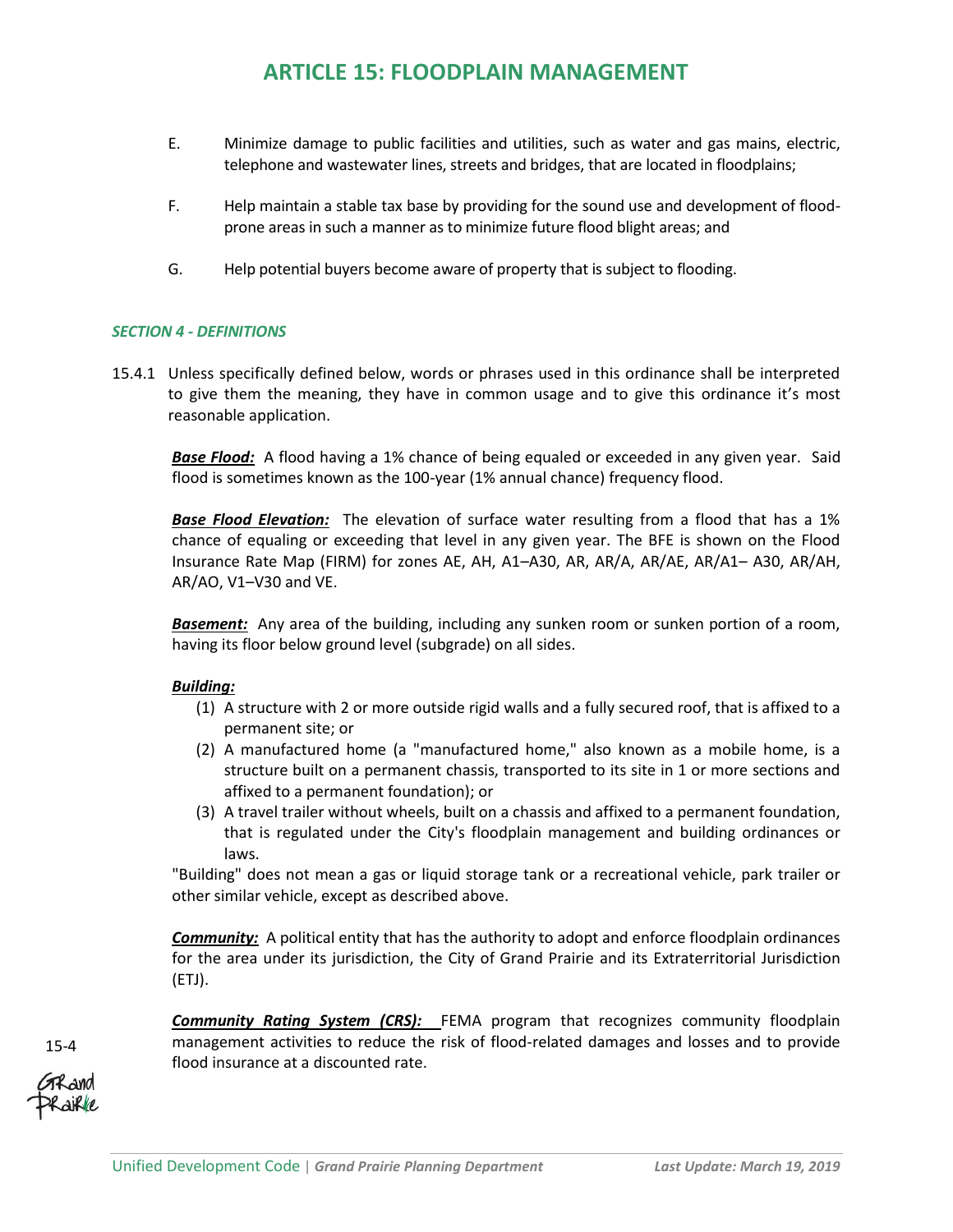*Conditional Letter of Map Amendment (CLOMA):*FEMA's formal review and comment on whether a proposed project should be considered out of the SFHA based on existing, natural grade land conditions.

*Conditional Letter of Map Revision (CLOMR):* FEMA's formal review and comment on whether a proposed project complies with the minimum NFIP floodplain management criteria prior to construction.

*Critical Facilities:* Includes schools, hospitals, nursing homes, orphanages, penal institutions, police stations, fire stations, emergency ambulance service, emergency communication centers, water and sewage pumping stations.

*Development:* Any manmade change to improved and unimproved real estate, including but not limited to buildings or other structures, mining, dredging, filling, grading, paving, excavating or drilling operations or storage of equipment or materials.

*Elevated Building:* A building that has no basement and that has its lowest elevated floor raised above ground level by foundation walls, shear walls, posts, piers, pilings, or columns.

*Elevation Certificate:* An administrative tool used by the National Flood Insurance Program (NFIP) to document the elevation of the lowest floor (including basement) of an existing, new or substantially improved building.

*Equal Degree of Encroachment:* A standard applied in determining the location of floodway limits so that floodplain lands on both sides of a stream are capable of conveying a proportionate share of flood flows. This is determined by considering the hydraulic conveyance of the floodplain along both sides of a stream for a significant reach.

*Federal Emergency Management Agency (FEMA):* The federal agency under which the National Flood insurance Program (NFIP) is administered. In March 2003, FEMA became part of the newly created U.S. Department of Homeland Security.

*Flood or Flooding:* Means a general and temporary condition of partial or complete inundation of 2 or more acres of normally dry land area or of 2 or more properties are inundated by water from:

- (1) The overflow of inland waters; or
- (2) The unusual and rapid accumulation or runoff of surface waters from any source.

*Flood Insurance Rate Map (FIRM):* Official map of a community on which FEMA has delineated the Special Flood Hazard Areas, the base flood elevations, and the risk premium zones applicable to the community.

*Flood Insurance Study (FIS):* A compilation and presentation of flood risk data for specific watercourses, lakes, and coastal flood hazard areas within a community. When a flood study is completed for the NFIP, the information and maps are assembled into an FIS. The FIS report contains detailed flood elevation data in flood profiles and data tables.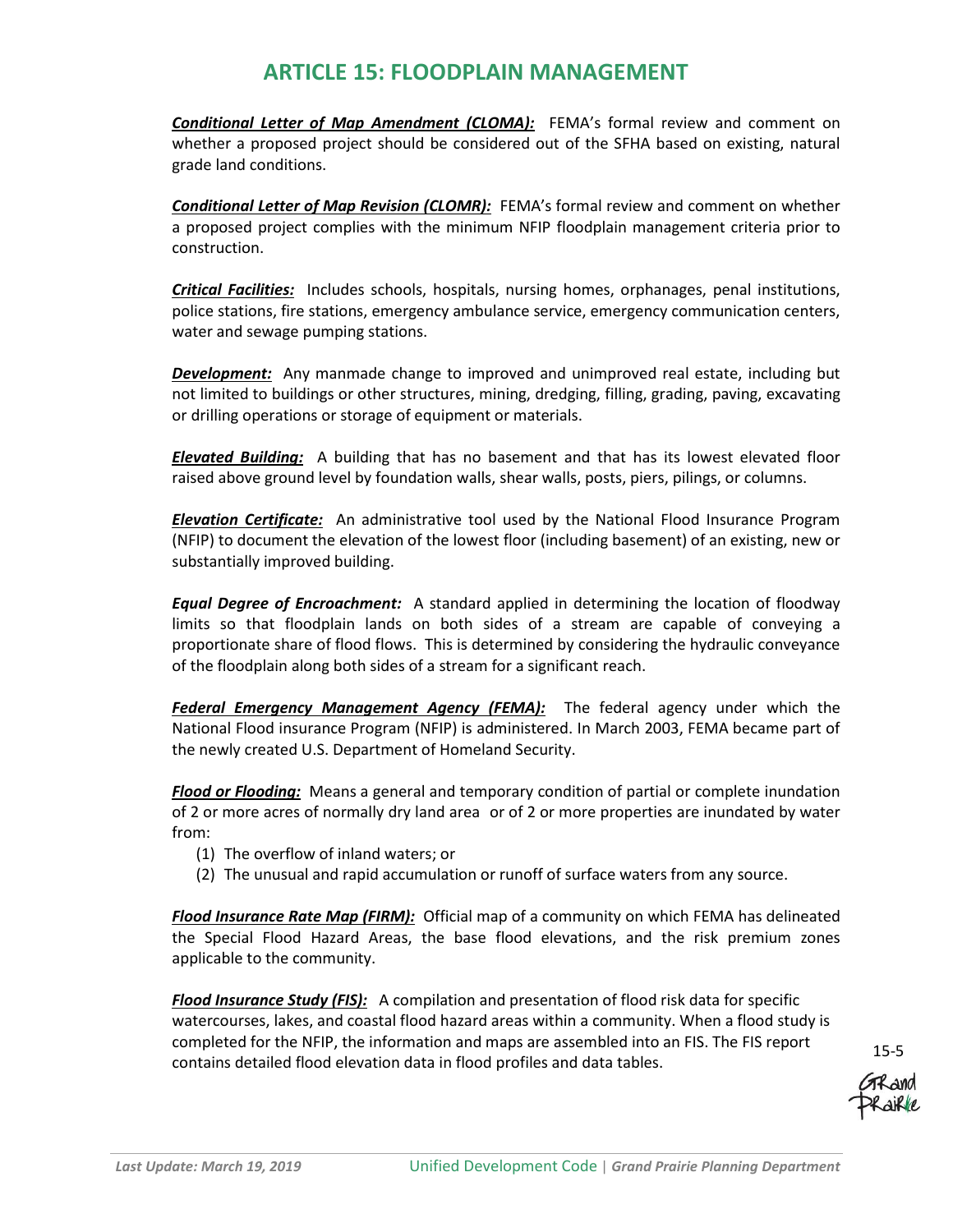*Floodplain or Flood-Prone Area:* Any land area susceptible to being inundated by floodwater from any source.

*Floodplain Development Permit (FDP):* Application required by the City of Grand Prairie prior to any earthwork or construction in the floodplain. (Fee information is covered in **Article 12** of the UDC.)

*Floodplain Management:* The operation of an overall program of corrective and preventive measures for reducing flood damage, including but not limited to, emergency preparedness plans, flood-control works and floodplain management regulations.

*Floodplain Management Regulations:* City ordinances that provide standards for the purpose of flood damage prevention and reduction.

*Floodproofing:* Any combination of structural and nonstructural additions, changes or adjustments to structures, which reduce or eliminate flood damage to real estate or improved real property, water and sanitary facilities or structures with their contents.

*Floodway:* The channel of a river or other watercourse and the adjacent land areas that must be reserved in order to discharge the base flood without cumulatively increasing the water surface elevation more than a designated height.

*Fully Developed Watershed Conditions:* The anticipated condition of the watershed after the watershed has undergone ultimate land use development.

*Functionally Dependent Use:* A use that cannot perform its intended purpose unless it is located or carried out in close proximity to water. The term includes only docking facilities, port facilities that are necessary for the loading and unloading of cargo or passengers, and shipbuilding and ship repair facilities, but does not include long-term storage or related manufacturing facilities.

## **Historic Structure:** Any building that is:

- (1) Listed individually in the National Register of Historic Places (a listing maintained by the Department of Interior) or preliminarily determined by the Secretary of the Interior as meeting the requirements for individual listing on the National Register; or
- (2) Certified or preliminarily determined by the Secretary of the Interior as contributing to the historical significance of a registered historic district or a district preliminarily determined by the Secretary of the Interior to qualify as a registered historic district; or
- (3) Individually listed on a Texas inventory of historic places in Texas with historic preservation programs which have been approved by the Secretary of the Interior; or
- (4) Individually listed on a local inventory of historic places in communities with historic preservation programs that have been certified either:
	- a. By an approved Texas program as determined by the Secretary of the Interior; or
	- b. Directly by the Secretary of the Interior in states without approved programs.

*Letter of Map Amendment (LOMA):* An official amendment, by letter, to an effective FEMA map. It establishes a property's location in relation to the SFHA.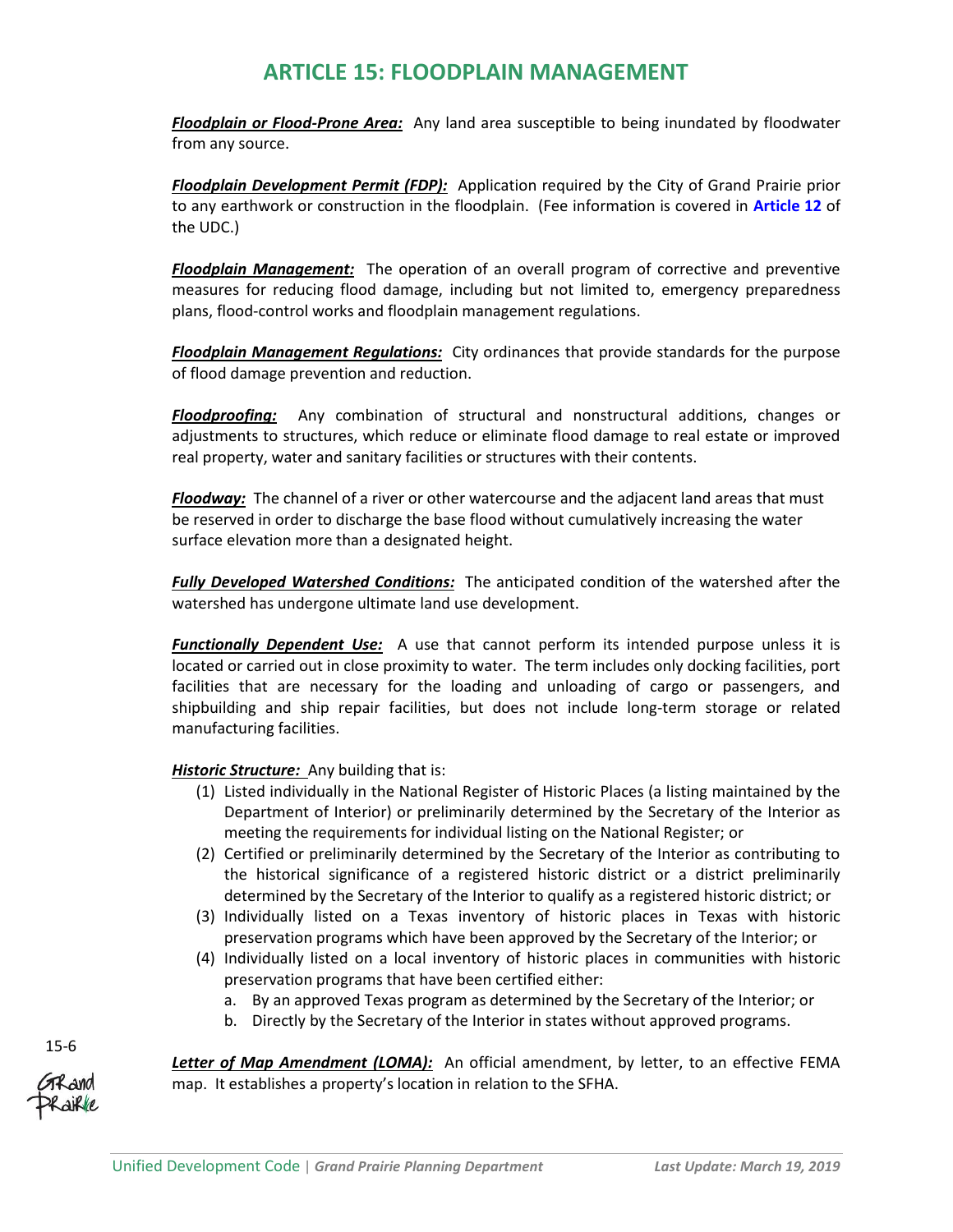*Letter of Map Revision (LOMR):* An official amendment to the currently effective FEMA map. It is issued by FEMA and changes flood zones, delineations and elevations.

*Levee:* A manmade structure, usually an earthen embankment, designed and constructed in accordance with sound engineering practices to contain, control, or divert the flow of water in order to reduce the risk from temporary flooding.

*Levee System:*A flood protection system that consists of levees, floodwalls, and associated structures, such as closure and drainage devices, which are constructed and operated in accordance with sound engineering practices.

*Lowest Floor:* The lowest floor of the lowest enclosed area (including a basement). An unfinished or flood resistant enclosure, usable solely for parking of vehicles, building access or storage in an area other than a basement area is not considered a building's lowest floor; provided that such enclosure is not built so as to render the structure in violation of requirements.

*Lowest Floor Elevation (LFE):* The measured distance of a building's lowest floor above the National Geodetic Vertical Datum (NGVD) or other datum specified on the FIRM for that location lowest floor elevations (LFE) of structures shall be the greater of one foot above the regulatory 100-year (1% annual chance) base flood elevation (BFE) for fully developed conditions in the watershed or two feet above the FEMA FIRM 100-year (1% annual chance) base flood elevation that utilizes existing land use conditions. LFEs for parking lots and open storage shall be at least one (1) foot above the BFE. The LFE can be greater than the elevation calculated but it cannot be less.

*Manufactured (Mobile) Home:* A structure built on a permanent chassis, transported to its site in 1 or more sections and affixed to a permanent foundation. The term "manufactured (mobile) home" does not include recreational vehicles.

*Manufactured (Mobile) Home Park or Subdivision, Existing:* A manufactured (mobile) home park or subdivision for which the construction of facilities for servicing the lots on which the manufactured (mobile) homes are to be affixed (including, at a minimum, the installation of utilities, the construction of streets and either final site grading or the pouring of concrete pads) is completed on or before December 31, 1974 or before the effective date of the community's initial Flood Insurance Rate Map (FIRM), whichever is later.

*Manufactured (Mobile) Home Park or Subdivision, Expansion to Existing Site:* The preparation of additional sites by the construction of facilities for servicing the lots on which manufactured (mobile) homes are to be affixed (including the installation of utilities, the construction of streets and either final site grading or the pouring of concrete pads).

*Manufactured (Mobile) Home Park or Subdivision, New:* A manufactured (mobile) home park or subdivision for which the construction of facilities for servicing the lots on which the manufactured (mobile) homes are to be affixed (including, at a minimum, the installation of utilities, the construction of streets and either final site grading or the pouring of concrete pads) is completed after December 31, 1974, or on or after the effective date of the community's initial Flood Insurance Rate Map (FIRM), whichever is later.

15-7 *G***rkand**<br>Praikke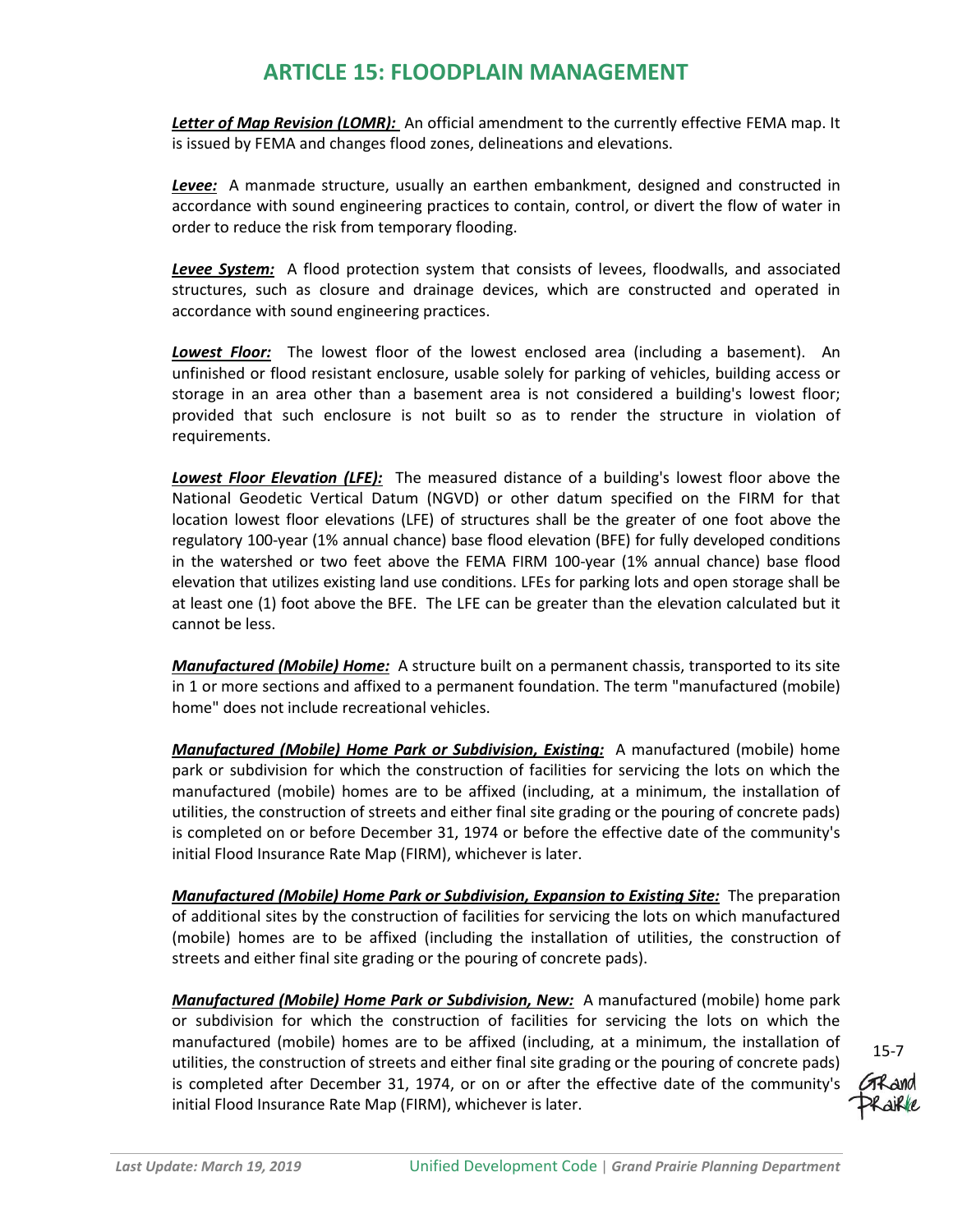*Mean Sea Level:* The North American Vertical Datum (NAVD) of 1988 (or other datum, where specified), to which base flood elevations shown on a community's Flood Insurance Rate Map are referenced.

**National Flood Insurance Program (NFIP):** Federal insurance program created by Congress to mitigate future flood losses through sound, community-enforce building and zoning ordinances and to provide access to federally backed flood insurance for property owners.

*New Construction:*Structures for which the "start of construction" commenced on or after the effective date of a floodplain management regulation adopted by the City and includes any subsequent improvements to such structures.

*Nonresidential Structure:* A commercial or non-habitational building or a mixed-use building that does not qualify as a residential building. This category includes but is not limited to: small businesses, churches, schools, farm buildings (including grain bins and silos), garages, poolhouses, clubhouses, recreational buildings, mercantile buildings, agricultural and industrial buildings, warehouses, nursing homes, licensed bed and breakfasts and hotels and motels with normal room rentals for less than 6 months. The City requires nonresidential structures to be built at least two feet above the base flood elevation or to be floodproofed.

*Open Storage:* Allowed outdoor storage as provided by UDC **Article 11**.

*Physical Map Revision (PMR):* A physical map revision to effective FEMA floodplains.

*Recreational Vehicle:* A vehicle (i) built on a single chassis; (ii) 400 square feet or less when measured at the largest horizontal projection; (iii) designed to be self-propelled or permanently towable by a light duty truck; and (iv) designed primarily not for use as a permanent dwelling but as temporary living quarters for recreational, camping, travel, or seasonal use.

*Residential Structure:* Property located within a single family, duplex, or multi-family zoning district or within a planned development zoning district (or identifiable portion of such a district) limited to residential use. The City requires residential structures to be built at least 2 feet above the base flood elevation.

*Riverine:* Means relating to, formed by, or resembling a river (including tributaries), stream, creek, brook, etc.

*Special Flood Hazard Area:* An area having special flood or flood-related erosion hazards and shown on a Flood Insurance Rate Map (FIRM) Zone A, AO, A1-A30, AE, A99, AH, AR, AR/A, AR/AE, AR/AH, AR/AO, AR/A1-A30, V1-V30, VE or V. These areas are subject to inundation by the 1 percent annual chance flood.

*Structure:* A walled and roofed building, including a gas or liquid storage tank, which is principally above ground, as well as a manufactured home. The terms "structure" and "building" are interchangeable in the NFIP. See Article XIX for additional Gas Drilling and Production requirements.

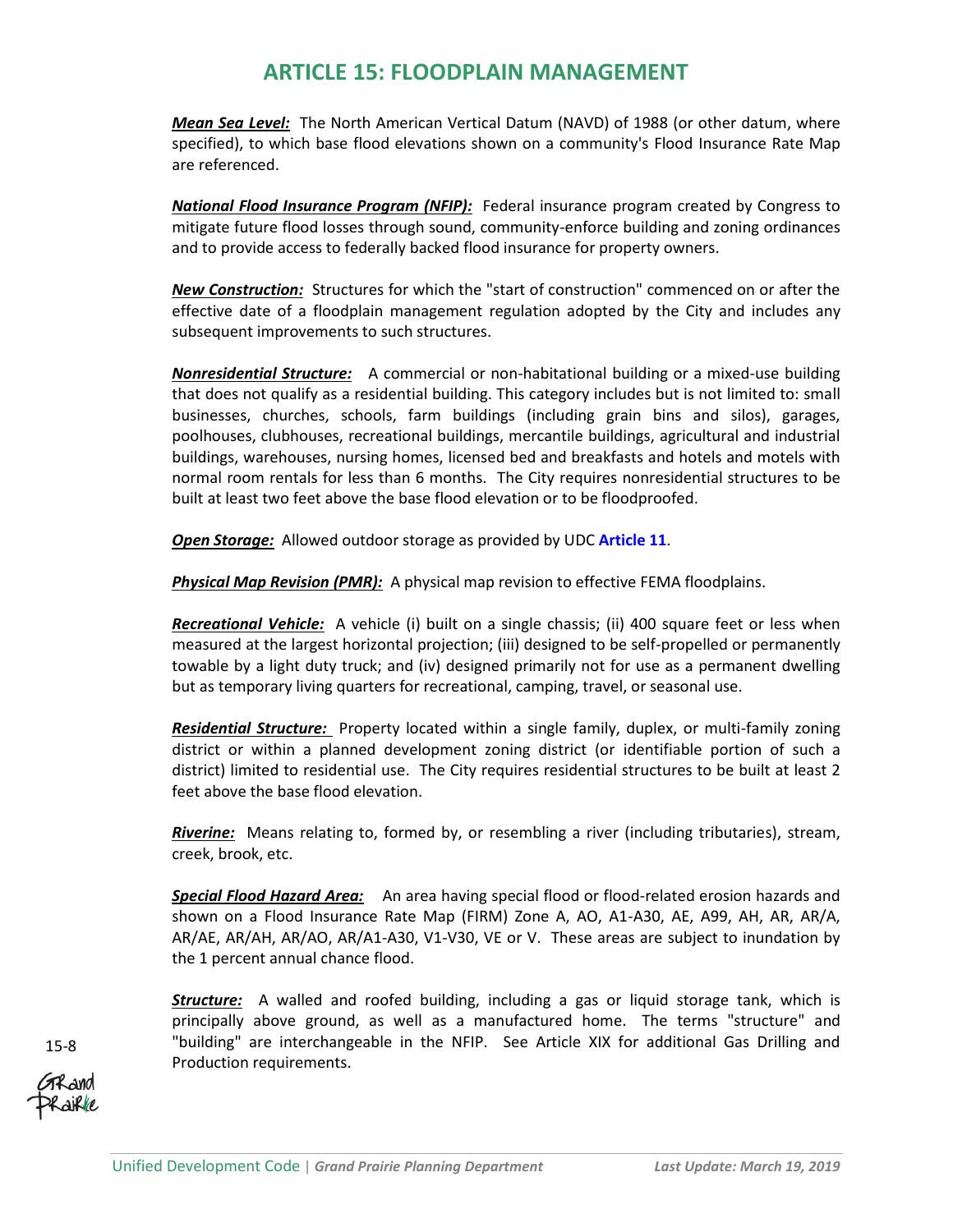*Substantial Improvement:*Any repair, reconstruction, rehabilitation, addition, or other improvement of a structure, the cost of which equals or exceeds 50% of the market value of the structure before the first alteration of any wall, ceiling, floor or other structural part of a building commences, whether or not that alteration affects the exterior dimensions of the structure. The term does not include either any project for improvement of a building to correct existing state or local code violations or any alteration to a "historic building", provided that the alteration will not preclude the building's continued designation as a "historic building." The Floodplain Administrator may approve proposed improvements if the cumulative value of all improvements for the previous ten (10) years is less than 50% of the market value or tax appraisal value of improvements on the property, whichever is greater. No substantial improvements are permitted.

*Variance:* A grant of relief by the City from the terms of its floodplain management regulations. (For full requirements, see Section 60.6 of the National Flood Insurance Program regulations.)

*Violation:* Means the failure of a structure or other development to be fully compliant with the City's floodplain management regulations. A structure or other development without the elevation certificate, other certifications, or other evidence of compliance required in the National Flood Insurance Program Section 60.3(b)(5), (c)(4), (c)(10), (d)(3), (e)(2), (e)(4), or (e)(5) is presumed to be in violation until such time as that documentation is provided.

*Water Surface Elevation:*The height, in relation to the North American Vertical Datum (NAVD) of 1988 (or other datum, where specified), of floods of various magnitudes and frequencies in the floodplains of riverine areas.

*Watershed:* The region or area drained by a river, stream, etc. Equivalent terms are drainage area, drainage basin, catchment area, and contributing area.

*Zone of Influence:* The "Zone of Influence" is defined as the point downstream of a proposed development where the proposed development has no significant impact on the receiving stream, including; (1) the receiving stream or channel is adequately sized to accommodate the runoff (based on fully developed conditions in the watershed); (2) velocity increases in the channel or stream are not erosive (based on actual channel soils); and (3) there is no rise in the base flood elevation (off of the property being developed).

## *SECTION 5 - LANDS TO WHICH THIS ORDINANCE APPLIES (JURISDICTION)*

15.5.1 This Article applies to all SFHAs within the City of Grand Prairie and its extraterritorial jurisdiction (ETJ). All development within a FEMA defined floodplain shall be in accordance with the National Flood Insurance Program (NFIP) 44 Code of Federal Regulations (CFR).

## *SECTION 6 - BASIS FOR ESTABLISHING SPECIAL FLOOD HAZARD AREAS (SFHA)*

15.6.1 The SFHAs include: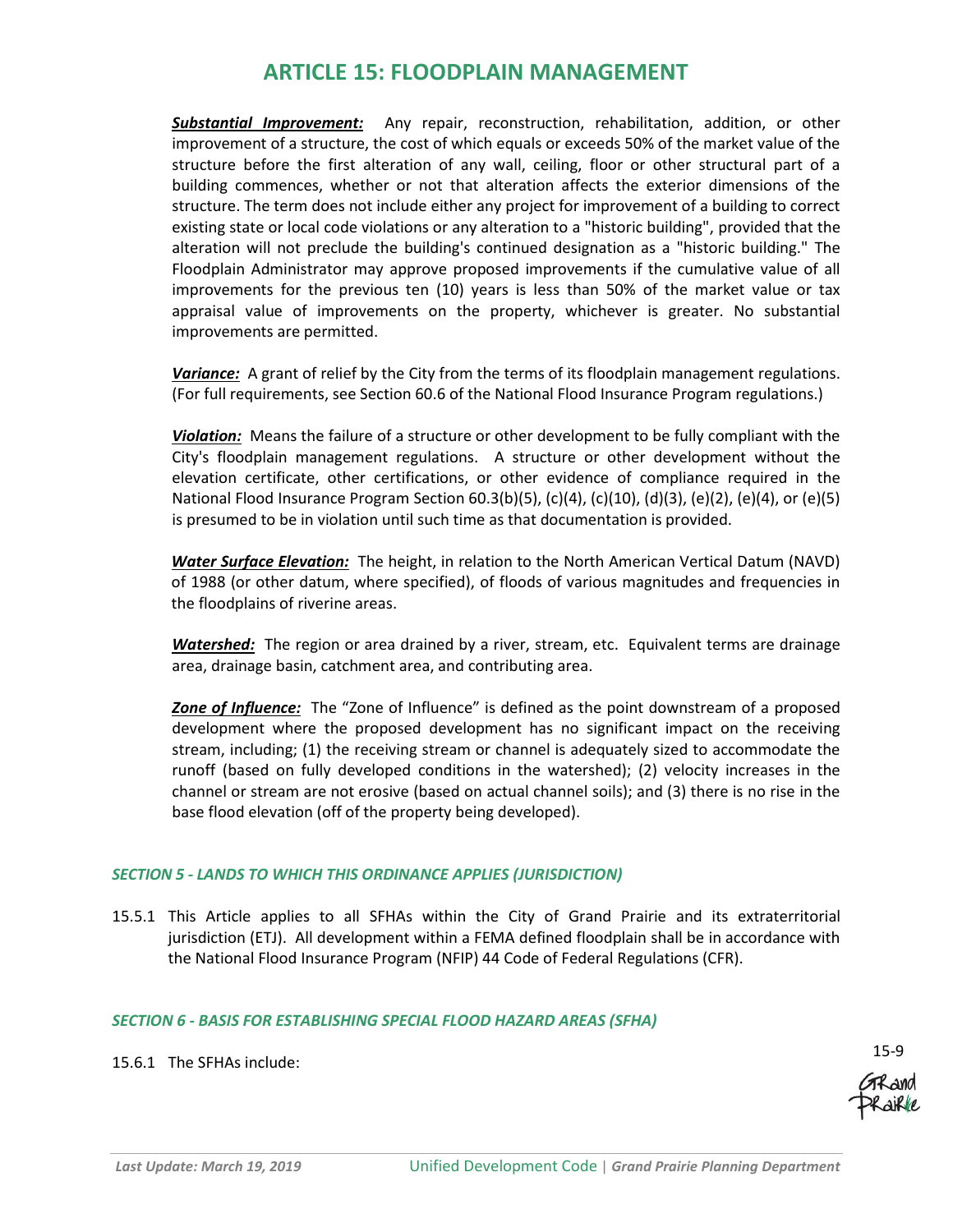- A. The areas of special flood hazard identified by FEMA in the current scientific and engineering report entitled, "The Flood Insurance Study (FIS) for Tarrant County, Texas and Incorporated Areas," dated March 21, 2019, with accompanying Flood Insurance Rate Maps dated March 21, 2019 March 21, 2019, "The Flood Insurance Study (FIS) for Dallas County, Texas and Incorporated Areas," dated March 21, 2019, with accompanying Flood Insurance Rate Maps dated March 21, 2019, "The Flood Insurance Study (FIS) for Ellis County, Texas and Incorporated Areas," dated June 3, 2013, with accompanying Flood Insurance Rate Maps dated June 3, 2013, and any revisions thereto are hereby adopted by reference and declared to be a part of this ordinance.
- B. Those areas, which have not yet been delineated on the FEMA maps, but are known to constitute a special flood hazard.

## *SECTION 7 - FLOODWAYS*

- 15.7.1 Floodways are located within those Special Flood Hazard Areas. The floodway can be an extremely dangerous area due to the velocity of flood waters that can carry potential debris, projectiles, and erosion concerns. Therefore, the following provisions shall apply:
	- A. Encroachments are prohibited, including fill, new construction, substantial improvements of non-conforming structures and other development unless it has been demonstrated to the satisfaction of the Floodplain Administrator by a professional registered engineer that the encroachment, individually or collectively, shall not result in any increase in flood flows or damages and shall not increase the base flood elevation (BFE) during the occurrence of the 100-year (1% annual chance) storm event for fully developed conditions.
	- B. If the immediately preceding subsection is satisfied, all construction and substantial improvements shall comply with all applicable flood hazard reduction provisions of this Article.
	- C. Where it is anticipated that additional runoff incident to the development of the subdivision will overload an existing downstream drainage facility, within the "Zone of Influence" of the development, whether natural or man-made, and result in hazardous conditions, the Stormwater Department may withhold approval of the subdivision plan and/or plat until appropriate provision has been made to accommodate the problem. The developer shall provide plans identifying all necessary off-site improvements, including storm drainage systems, channel grading, driveway adjustments, culvert improvements, etc. The City will not approve a final plat that does not conform to the minimum Federal Emergency Management Agency (FEMA) regulations regarding floodplain management.

#### 15-10 *SECTION 8 - COMPLIANCE*

15.8.1 No structure or land shall hereafter be located, altered, or have its use changed without full compliance with the terms of this Article and other applicable regulations of this Code.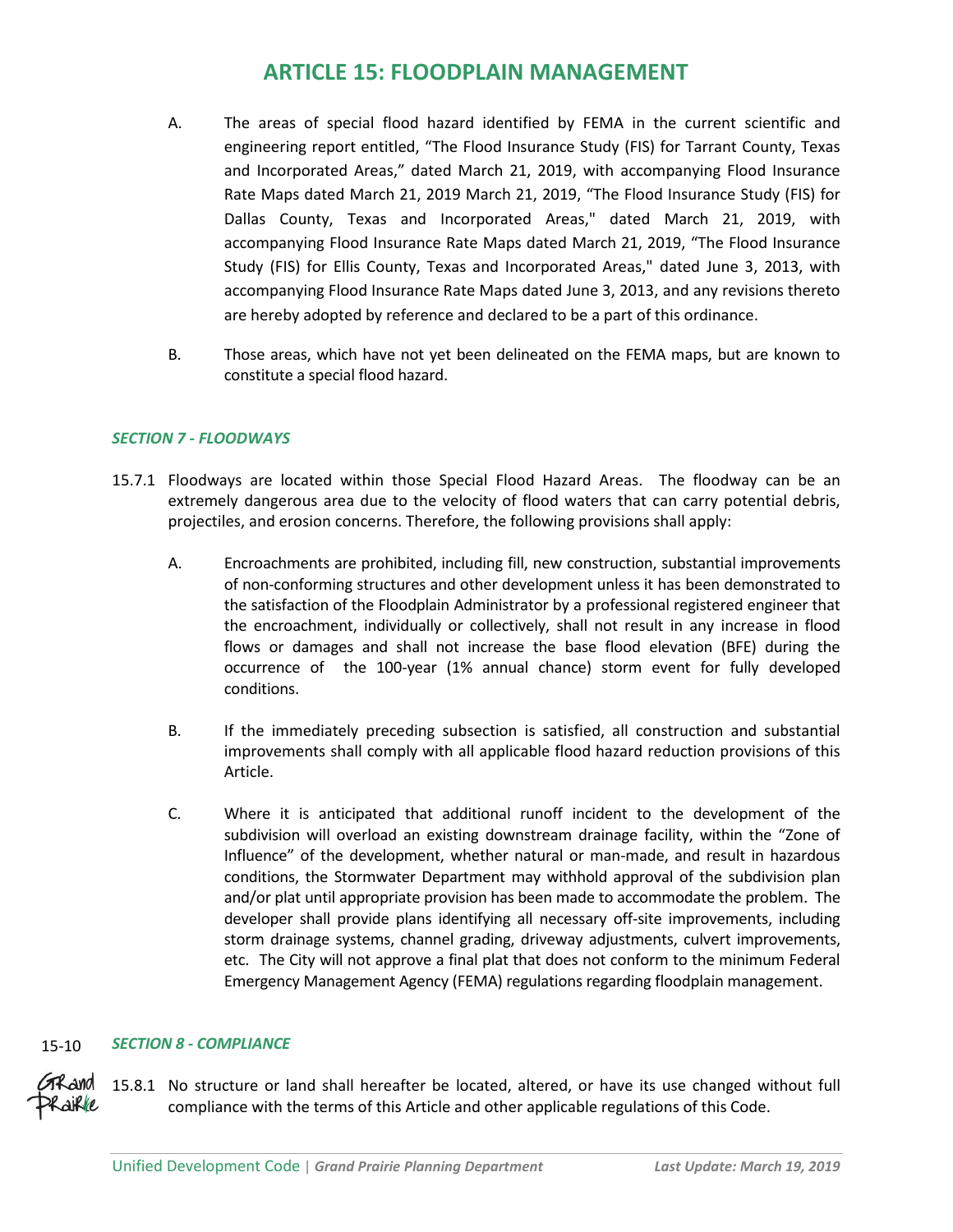

15-11<br>GRand<br>PRaikle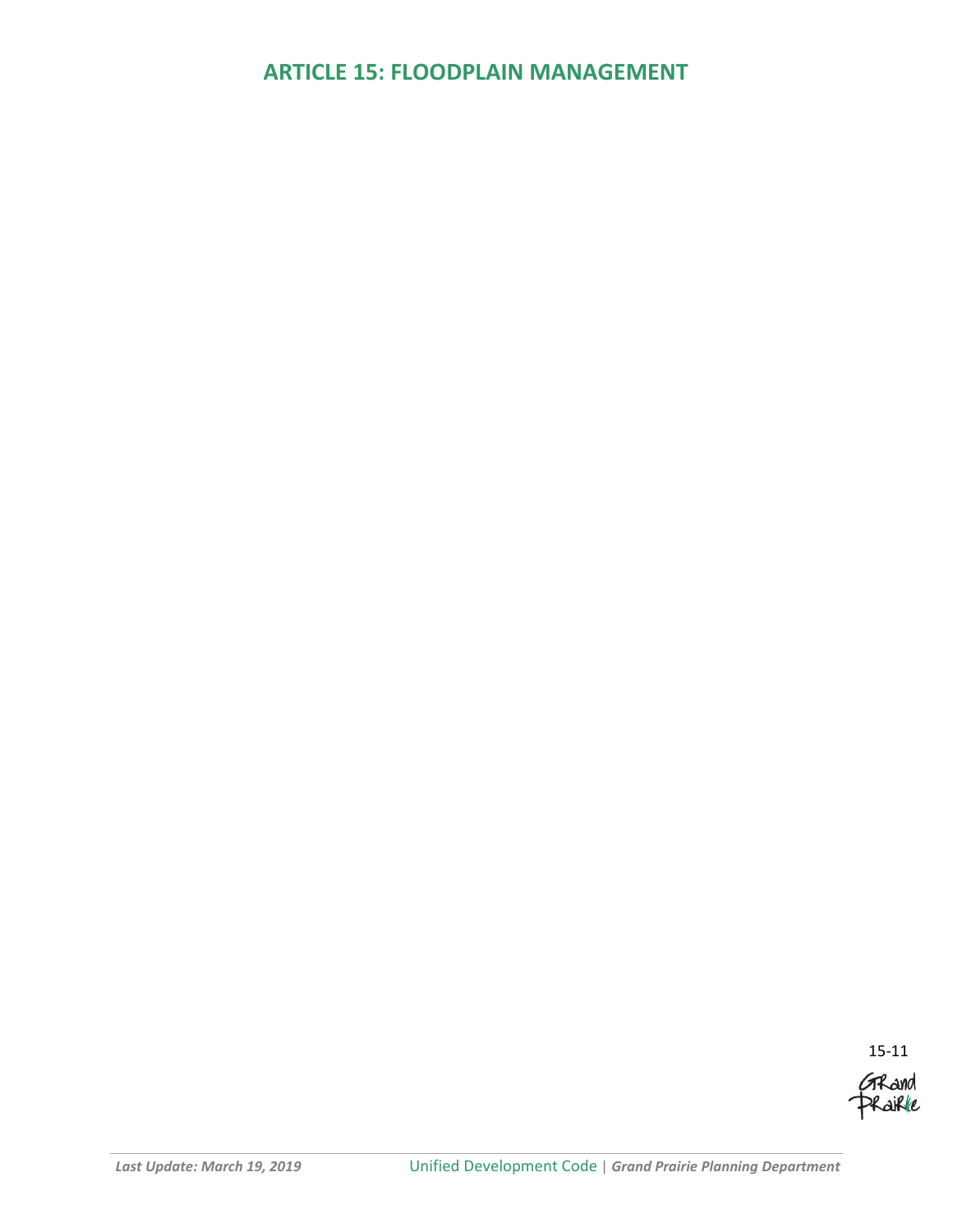#### *SECTION 9 - ABROGATION AND GREATER RESTRICTIONS*

15.9.1 This Article is not intended to repeal, abrogate or impair any existing easements, covenants, or deed restrictions. However, where this Article and another conflict or overlap, whichever imposes the more stringent restrictions shall prevail.

#### *SECTION 10 - INTERPRETATION*

15.10.1 In the interpretation and application of this Article, all provisions shall be considered as minimum requirements and shall be liberally construed in favor of the City and shall not be deemed a limitation or repeal of any other powers granted by Texas statutes.

#### *SECTION 11 - WARNING AND DISCLAIMER OF LIABILITY*

- 15.11.1 The degree of flood protection required by this Article is considered reasonable for regulatory purposes and is based on scientific and engineering considerations. On rare occasions greater floods can and will occur and flood heights may be increased by manmade or natural causes. This Article does not imply that land outside the SFHAs or uses permitted within such areas will be free from flooding or flood damages.
- 15.11.2 This Article shall not create liability on the part of the City or any officer or employee thereof for any flood damages that may result from reliance on this ordinance or any administrative decision lawfully made there under. In no case shall responsibility or liability arise from the design or operation of drainage facilities dedicated to the City.

#### *SECTION 12 - DISCLOSURE OF FLOODPLAIN DESIGNATION*

- 15.12.1 Any person or agent of any person who sells a house, lot tract, or parcel of land in any area designated as a Special Flood Hazard Area or floodplain in accordance with this Article shall reveal in writing to the buyer thereof that said property is located within a floodplain. Any lending institution which handles the commercial paper related to said transaction shall inform the borrower that flood insurance is available for said house, lot tract, or parcel of land. This information should be provided no later than two (2) working days prior to closing.
- 15.12.2 Any person who is found guilty of violating this section by a court of competent jurisdiction shall be fined as provided elsewhere in this Code. The penalty provided herein shall be in addition to any other remedy a buyer may have.

15-12

GRand<br>PRaikke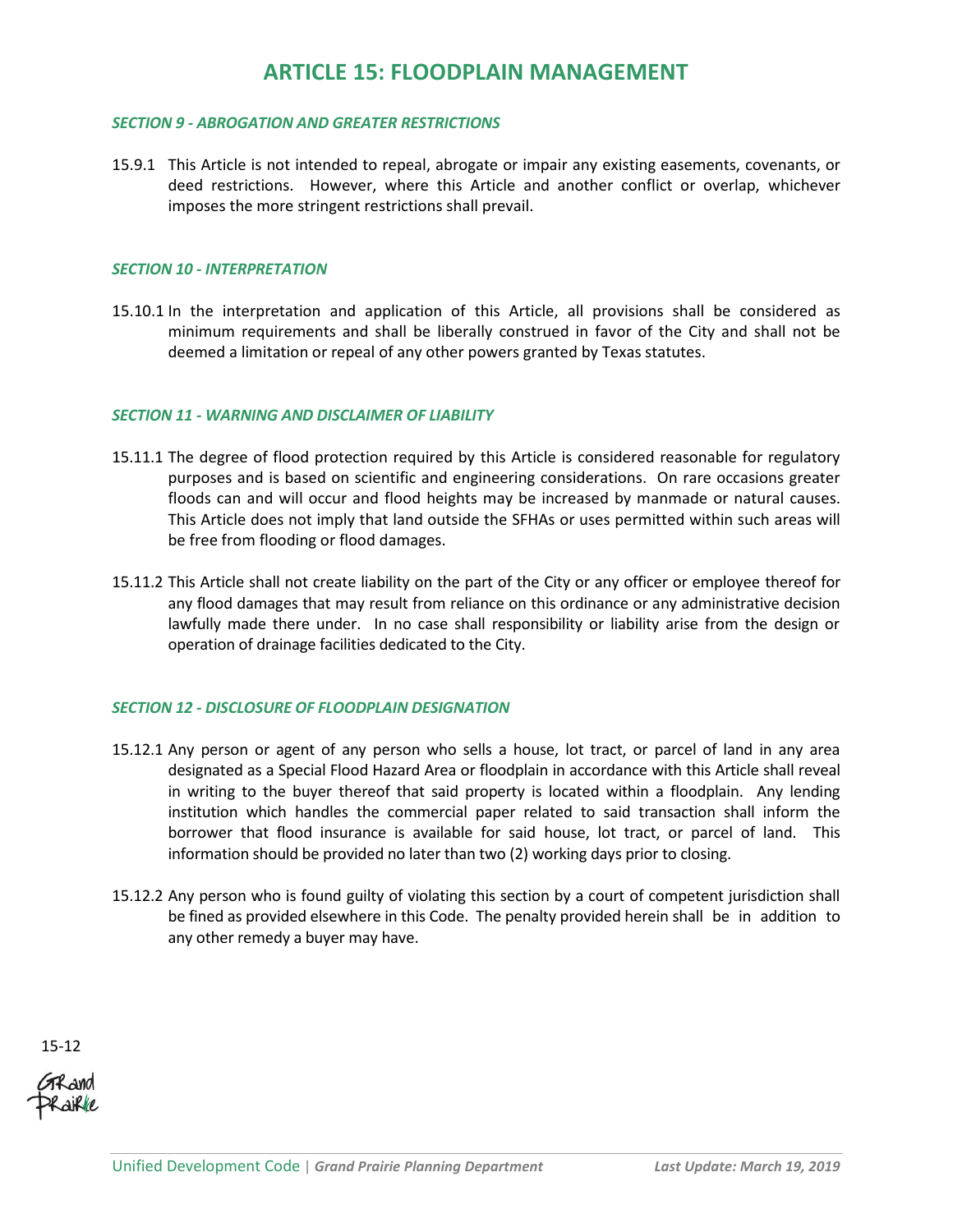#### *SECTION 13 - DESIGNATION OF FLOODPLAIN ADMINISTRATOR*

15.13.1 The City Manager hereby appoints the Floodplain Administrator to administer and implement the provisions of this ordinance and other appropriate sections of 44 Code of Federal Regulations (CFR) Emergency Management and Assistance - National Flood Insurance Program Regulations) pertaining to floodplain management. The City Manager may delegate all or part of the responsibilities of the Floodplain Administrator to a person on staff.

#### *SECTION 14 - DUTIES & RESPONSIBILITIES OF THE FLOODPLAIN ADMINISTRATOR*

- 15.14.1 Duties and responsibilities of the Floodplain Administrator shall include, but not be limited to, the following:
	- A. Maintain and hold open for public inspection all records pertaining to the provisions of this Article.
	- B. Review building permit applications as required by **Article 13**, "Building Permits" for sites located in, or adjacent to, the regulatory floodplain to determine whether proposed building sites will be reasonably safe from flooding.
	- C. Review, approve, or deny all application for floodplain permits required by this Article.
	- D. Review permits required by this subsection to provide reasonable assurance that all other necessary permits have been obtained from those federal, state, or local governmental agencies (including Section 404 of the Clean Water Act) from which prior approval is required. However, these assurances do not assume any responsibility on the part of the Floodplain Administrator or the City of Grand Prairie to enforce the conditions and requirements of permits issued by agencies other than the City.
	- E. Where interpretation is needed as to the exact location of the boundaries of SFHAs (for example, where there appears to be a conflict between a mapped boundary and actual field conditions) the Floodplain Administrator shall make the necessary interpretation.
	- F. In riverine situations, notify adjacent communities prior to any alteration or relocation of a watercourse and submit evidence of such notification to the FEMA.
	- G. Assure that the flood carrying capacity within the altered or relocated portion of any watercourse is maintained.
	- H. When base flood elevation data has not been provided in accordance with this Article, the Floodplain Administrator shall obtain, review and reasonably utilize any base flood elevation and/or floodway information available from a federal, state, or other reliable source, in order to administer the provisions of **Section 6 "Basis for Establishing Special Flood Hazard Areas (SFHA),"** of this Article.
	- I. When a regulatory floodway has not been designated, the Floodplain Administrator must require that no new construction, substantial improvements, or other development

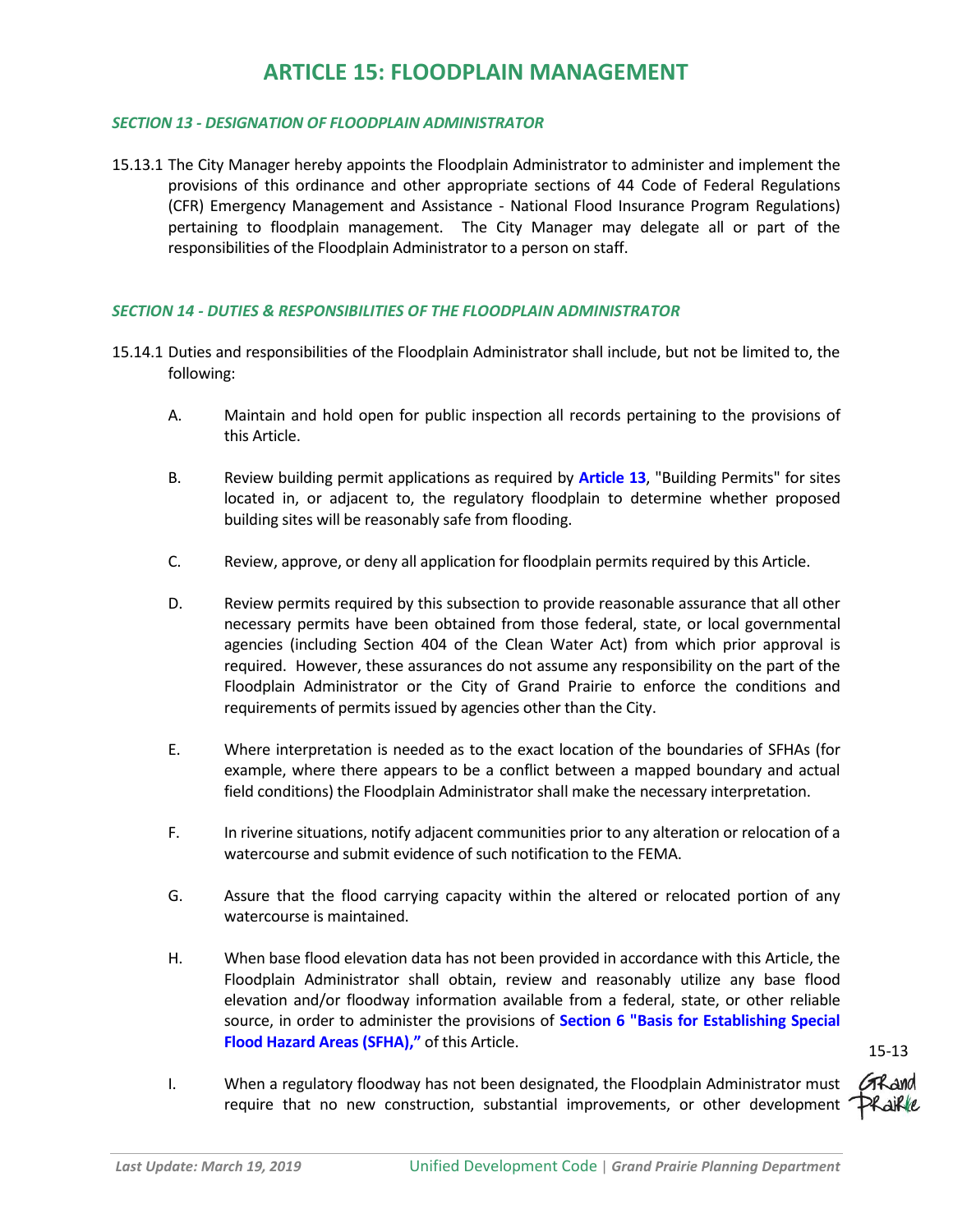(including fill) shall be permitted within Zones A1-30 and AE on the City's Flood Insurance Rate Maps (FIRM) unless it is demonstrated that the cumulative effect of the proposed development, when combined with all other existing and anticipated development, will not increase the water surface elevation of the base flood more than one (1) foot at any point within the community.

J. Maintain a record of all variance actions, including justification for their issuance.

#### *SECTION 15 - FLOODPLAIN PERMIT (FDP) PROCEDURES*

- 15.15.1 A City of Grand Prairie Floodplain Development Permit (FDP) shall be required for all proposed development in a Special Flood Hazard Area or floodplain to assure conformance with the provisions of this Article. It shall be issued by the Stormwater Department.
- 15.15.2 Application for a Floodplain Development Permit (FDP) shall be presented to the Floodplain Administrator on forms provided on the City's website and shall include but not be limited to, plans in duplicate drawn to scale showing the location, dimensions, and elevation of proposed landscape alterations, existing and proposed structures, and the location of the foregoing in relation to areas of special flood hazard. Maintain a record of all such information in accordance with **Section 15.14.1.A** of this Article. Additionally, the following information is required:
	- A. Permit required showing necessary approval of other agencies: If a federal, state or other agency permit is required for the proposed development, a copy of the appropriate agency's approved permit must be provided to the City with the FDP application.
	- B. Fences can be placed within the floodplain provided that the portion of the fence that falls below the lowest floor elevation is constructed such that stormwater runoff can pass through the fence. A permit is required from the Building Inspections Department prior to constructing or replacing a fence and is separate from the FDP.
	- C. If the parcel of land, or lot, is less than one (1) acre and is located within the delineated floodplain, then the floodplain permit can be included with the building permit. Permits shall be reviewed for proposed development to assure that all other necessary permits have been obtained from those federal, state, or local governmental agencies from which prior approval is required.
	- D. Elevation (in relation to mean sea level) of the lowest floor (including basement) of all new and substantially improved structures;
	- E. Elevation (in relation to mean sea level) of the lowest floor to which any nonresidential structure shall be floodproofed and the level to which the structure is floodproofed must be clearly identified;
	- F. A certified statement from a registered professional engineer or architect that the nonresidential floodproofed structure meets the floodproofing criteria of this Article;

GRand<br>PRaikke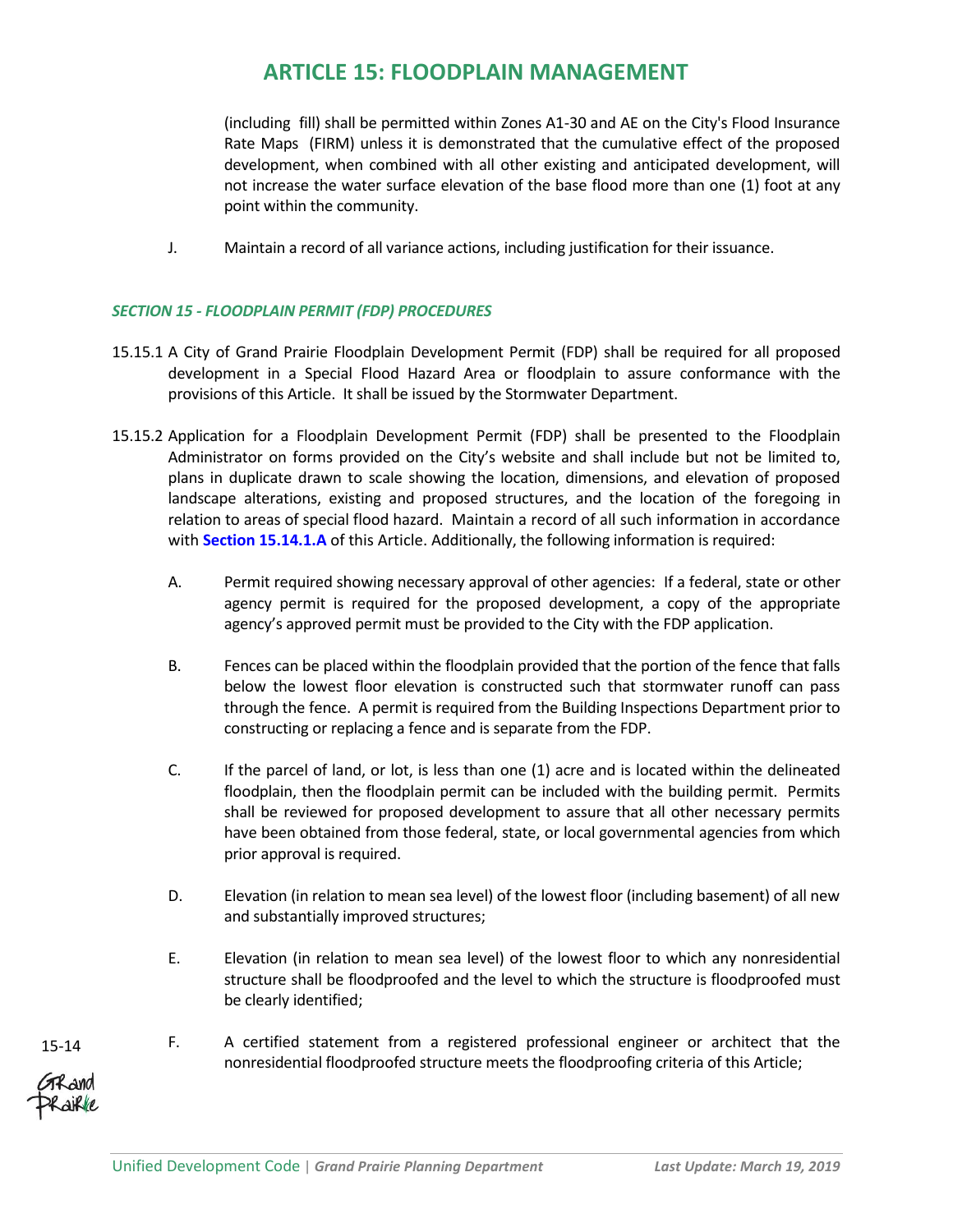- G. Description of the extent to which any watercourse or natural drainage will be altered or relocated as a result of proposed development;
- H. FEMA effective HEC-RAS models should be used for existing conditions. Future conditions should be modeled using the City's ultimate (or fully developed) watershed conditions scenario from the appropriate City Drainage Master Plan study, if available. For areas along the Trinity River Corridor, the CDC model provides an ultimate conditions model. In the event that an area has not been modeled by FEMA or the City, the property owner will need to hire a licensed engineer in the State of Texas to develop existing and ultimate conditions HEC-RAS models.
- I. Base flood elevation data for subdivision proposals and other proposed development which consist of greater than 30 lots or three acres, whichever is lesser, if not otherwise provided;
- J. When requested, three or more valley cross sections including the channel of the stream at points specified by the Floodplain Administrator, topographic information for areas adjoining sides of the channel, cross sections for land to be occupied by the proposed development, high water information, and other pertinent details may be required;
- K. When requested, estimates of the discharge within the SFHA or regulatory floodplain and determination of the specific flooding threat at the site of the proposed development and whether the proposed development is located in a floodplain and/or floodway area may be required to be demonstrated by providing:
	- 1. Calculation of water surface elevations, base flood elevation(s), and lowest floor elevations shall be provided on the plans and shall be based upon a hydraulic analysis of the capacity of the stream channel and over bank areas to convey the regulatory flood.
	- 2. Lowest floor elevations (LFE) of structures along with attending utilities shall be the greater of one foot above the regulatory 100-year (1% annual chance) base flood elevation (BFE) for fully developed conditions in the watershed or two feet above the FEMA FIRM 100-year (1% annual chance) base flood elevation that utilizes existing land use conditions, whichever is higher. LFEs for parking lots and open storage shall be at least one (1) foot above the BFE. This information shall be shown on the plat for all proposed structures within 200 feet of the regulatory floodplain. The LFE can be greater than the elevation calculated but it cannot be less.
	- 3. Computation of the floodway is required to convey this flood without increasing flood heights to an extent, which would cause substantial upstream or downstream damage to existing or reasonably anticipated future development.
	- 4. Computation of the floodway elevations shall be based upon the reasonable assumption that there will be an equal degree of encroachment and reduction in conveyance on both sides of the stream within that reach. Any potential encroachment in the floodway must receive a FEMA-approved Conditional Letter of Map Revision (CLOMR) prior to the City issuing a FDP.

15-15 GRand<br>PRaikle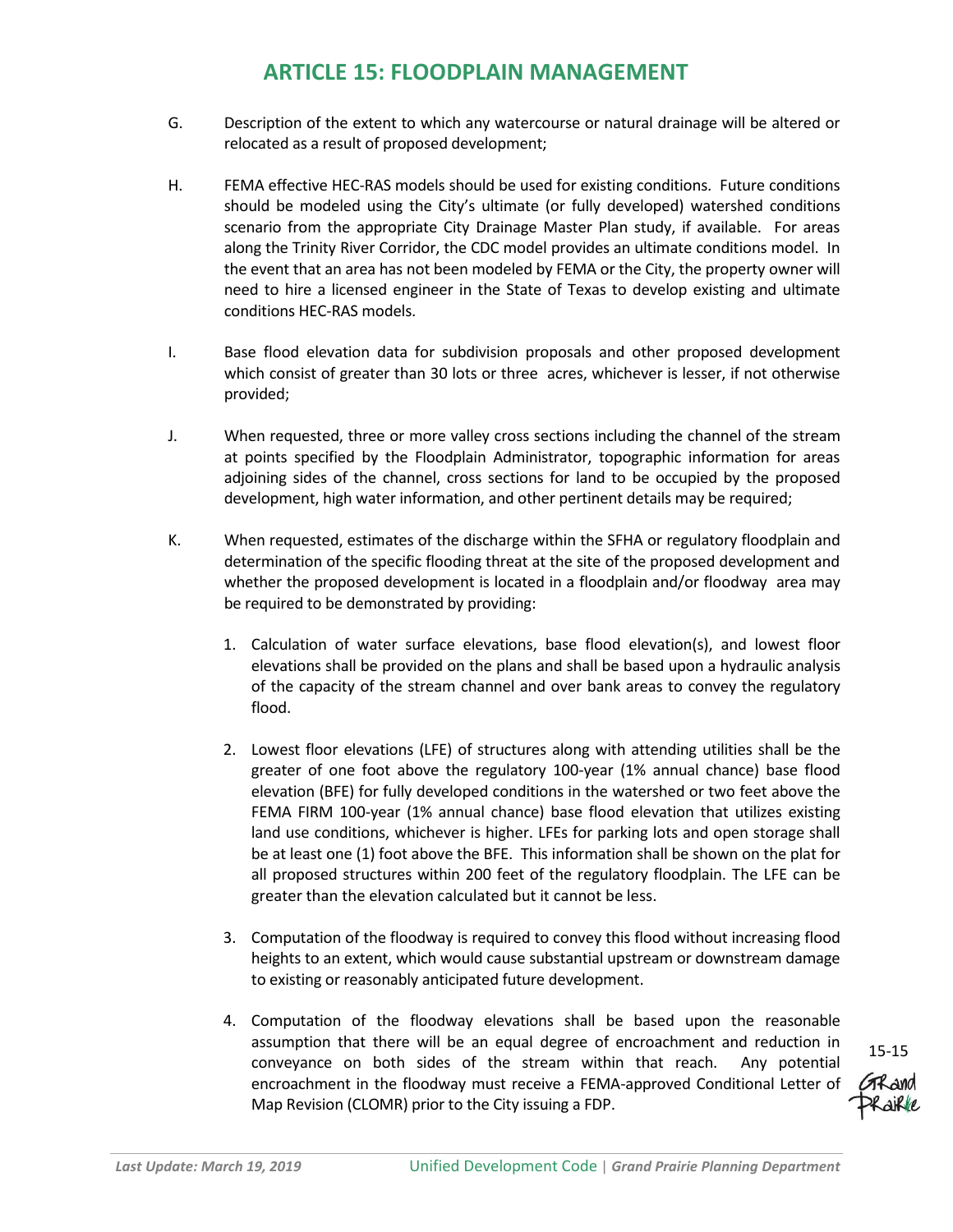- 5. Any increase in flood stages attributable to encroachments on the existing floodplain of any river or stream shall not exceed one foot in any one reach or for the cumulative effect of several reaches and zero increase for the ultimate flow conditions.
- 6. There shall be no loss of valley storage within the fully developed 100-year (1% annual chance) floodplain.
- 7. After construction is completed, Elevation Certificate(s) shall be provided to the Floodplain Administrator by a licensed surveyor or engineer in Texas for all buildings constructed within 200 feet of the 100-year (1% annual chance) floodplain to confirm compliance with this ordinance before occupation of the buildings can be approved.
- 15.15.3 Approval or denial of a Floodplain Development Permit by the Floodplain Administrator shall be based on all of the provisions of this Article and the following relevant factors:
	- A. The danger to life and property due to flooding or erosion damage;
	- B. The susceptibility of the proposed facility and its contents to flood damage and the effect of such damage on the individual owner;
	- C. The danger that materials may be swept onto other lands to the injury of others;
	- D. The compatibility of the proposed use with existing and anticipated development;
	- E. The safety of access to the property in times of flood for ordinary and emergency vehicles;
	- F. The costs of providing governmental services during and after flood conditions including maintenance and repair of streets and bridges, and public utilities and facilities such as wastewater, gas, electrical, and water systems;
	- G. The expected heights, velocity, duration, rate of rise, and sediment transport of the floodwaters and the effects of wave action, if applicable, expected at the site.
	- H. The necessity to the facility of a waterfront location where applicable;
	- I. The availability of alternative locations, not subject to flooding or erosion damage, for the proposed use; and
	- J. The relationship of the proposed use to the Comprehensive Plan and floodplain management program for the area.
	- K. Erosive velocities created by the project.
- 15-16
- 
- L. Loss of valley storage within the fully developed 100-year (1% annual chance) floodplain.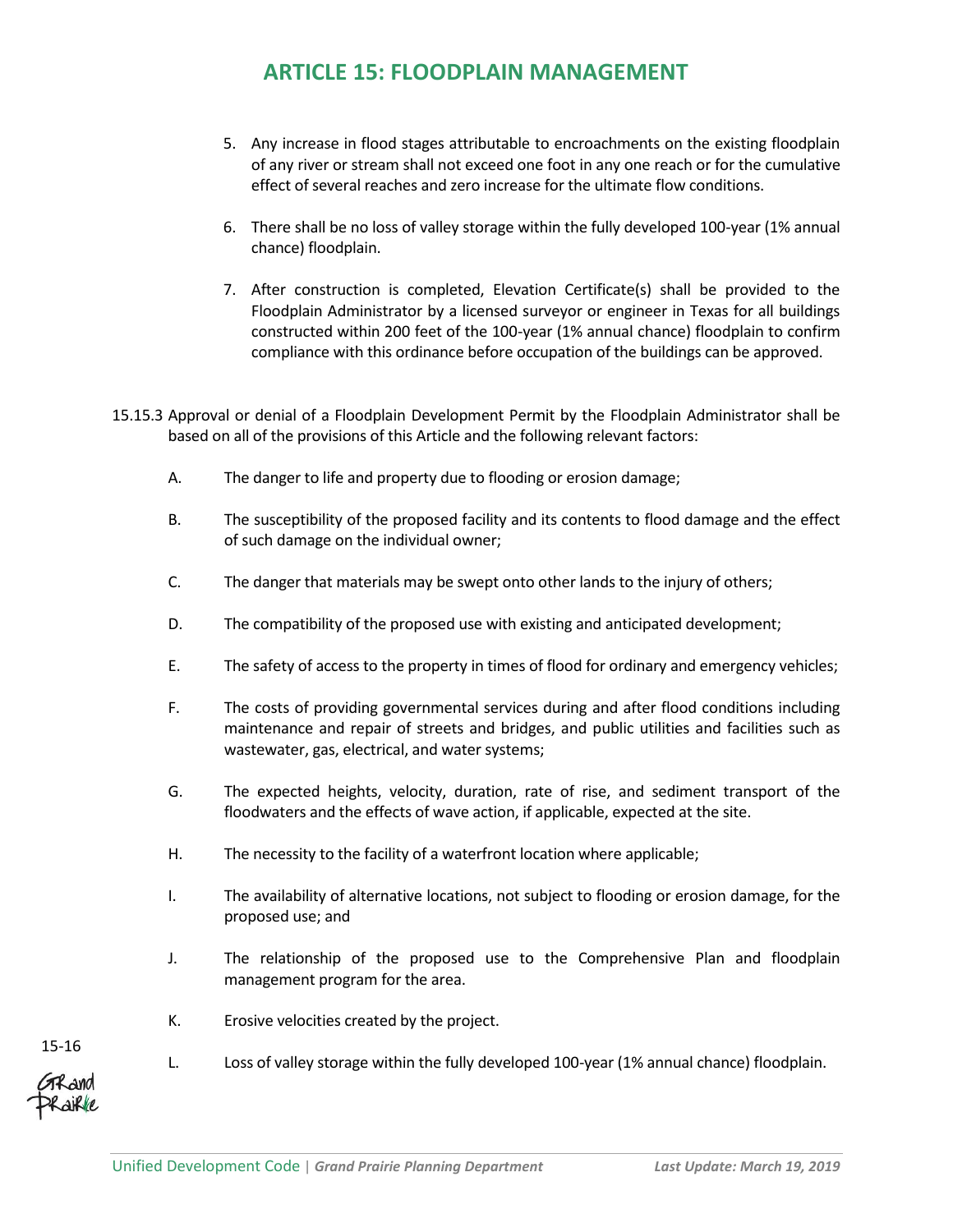#### 15.15.4 Floodplain Permit Fee:

Please see **Article 22 "Fee Schedule"** of the Unified Development Code for required fees.

#### *SECTION 16 – FEMA Acknowledgment of Removal of Property from the Floodplain*

After a structure and/or property have been removed from the regulated floodplain, the property owner must obtain at his or her expense formal documentation from FEMA through a Physical Map Revision (PMR) or a Letter of Map Change (LOMC). FEMA establishes recovery fees based on the complexity of the project. These fees are responsibility of the property owner. FEMA provides three options for accomplishing this task: Letter of Map Amendment (LOMA), Letter of Map Revision Based on Fill (LOMR-F), and Letter of Map Revision (LOMR). All FEMA LOMCs must be made through the City's Floodplain Administrator.

A PMR is an official republication of the City's FIRM that documents changes to BFEs, floodplain boundaries, floodways, and planimetric features. PMRs often result from requests for LOMRs that involve more than one map panel. FEMA or the City can initiate a PMR. In either case, scientific and technical data must be submitted to FEMA for analysis. If warranted, FEMA can issue a new FIRM for the affected area.

The options for pursuing a LOMC are described in more detail below. In the event that the applicant is uncertain as to how FEMA may respond to a LOMC request, the property owner can submit a conditional letter to FEMA for review and unofficial determination prior to proceeding with the project. Obtaining FEMA's input prior to a project allows the property owner the opportunity to make adjustments in the design to address any comments or concerns that FEMA brings forward in its review prior to construction. If the project moves forward following the results of the conditional letter, a formal LOMC must also be prepared and submitted to FEMA at the property owner's expense after the project is complete.

#### 15.16.1 Conditional Letter of Map Amendment (CLOMA)

A CLOMA is used when a proposed structure or property at the current, natural grade would be above the BFE. No fill can be used to elevate the structure or property. If FEMA agrees that the project qualifies as a CLOMA, then the property owner can develop the proposed project. After the project is completed, the property owner must submit a LOMA to FEMA to formally remove the structure and/or property from the floodplain.

A CLOMA does not have to be submitted prior to the project moving forward. However, the property owner is at his or her own risk if he or she does not obtain a CLOMA prior to submitting a LOMA.

#### 15.16.2 Conditional Letter of Map Revision (CLOMR)

The City requires a land owner to submit to FEMA a CLOMR when the proposed development is anticipated to impact the floodway or cause a rise in the base flood elevation. The purpose of the CLOMR is to obtain FEMA's input on the proposed project **prior** to the implementation of said project. FEMA uses the CLOMR process to indicate whether the project, if built as proposed, would be recognized by FEMA.

15-17 GRand<br>PRaikke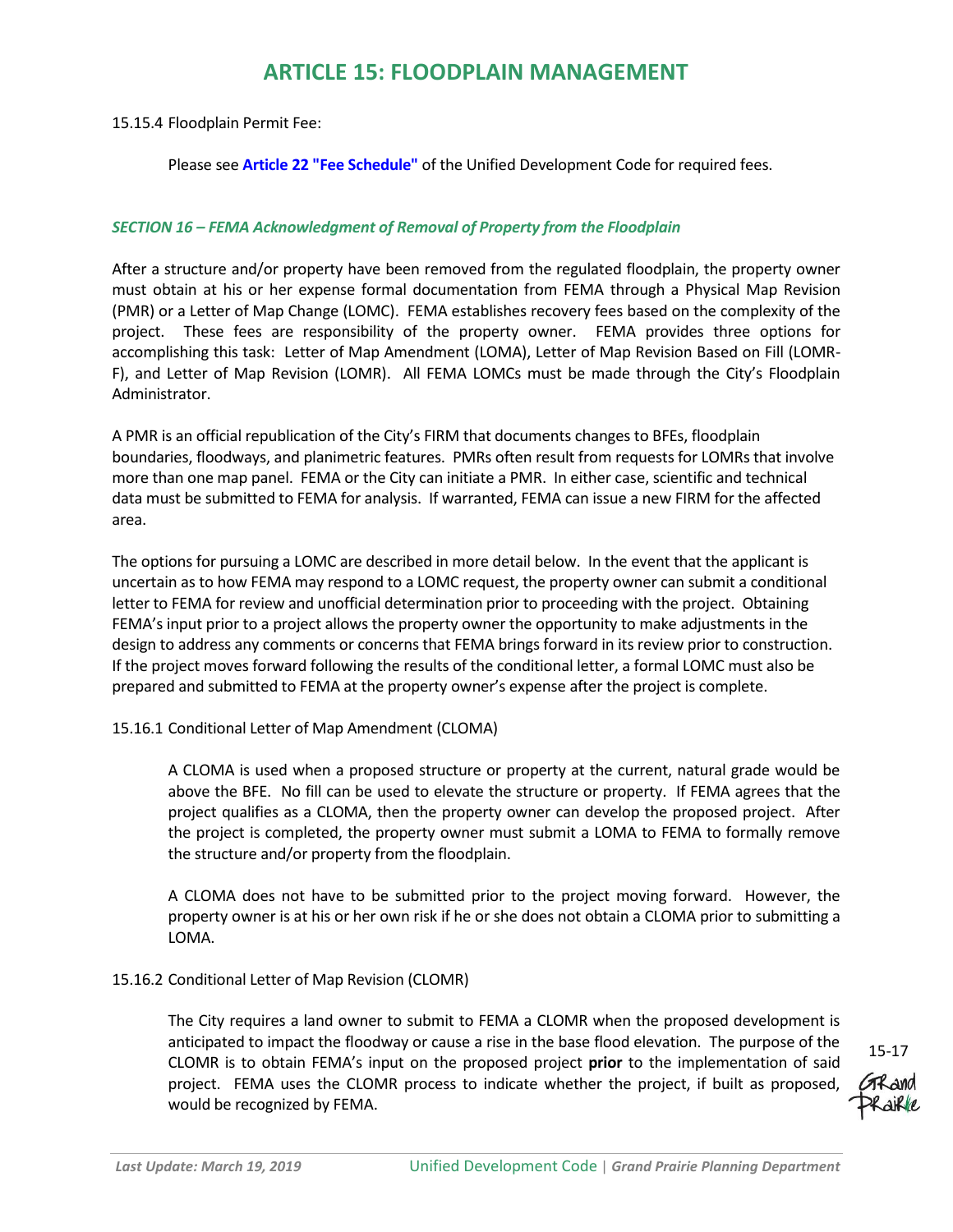The CLOMR must be submitted and FEMA must provide its decision **prior** to any work being done in the floodplain or Special Use Permit (SUP). A building permit cannot be issued based on FEMA's response to a CLOMR because a CLOMR does not change the FEMA FIRM.

If the proposed project is recognized by FEMA, then the project can proceed as planned. The owner will have to submit a Letter of Map Revision (LOMR) to FEMA at the completion of the project to formally remove the structure and/or property from the SFHA.

If the proposed project is not recognized by FEMA, then the project cannot proceed as is. The proposed project must be revised to address FEMA's comments and resubmitted for FEMA's consideration. A project may not move forward until it is recognized by FEMA through the CLOMR process.

#### 15.16.3 Letter of Map Amendment (LOMA)

FEMA provides LOMAs that recognize an official amendment, by letter, to the effective FIRM map by establishing the property's location in relation to the SFHA. FEMA typically issues LOMAs when a property has been inadvertently mapped as being in the floodplain, but is actually on natural high ground above the BFE. No fill can be used with a project requesting a LOMA. LOMAs do not typically have a FEMA recovery fee associated with them.

15.16.4 Letter of Map Revision (LOMR)

FEMA uses the LOMR to officially modify an effective FIRM for an existing structure and/or property. LOMRs are generally based on the implementation of physical measures that affect the hydrologic or hydraulic conditions of a flooding source that result in the modification of the SFHA, BFE, or the floodway. The LOMR officially revises the floodplain maps, including the FIS in some cases.

15.16.5 Letter of Map Revision Based on Fill (LOMR-F)

FEMA also uses the LOMR-F to officially modify an effective FIRM for an existing structure and/or property. LOMR-F is used when a structure or property has been removed from the SFHA as a result of fill that has been brought onto the property. A LOMR-F cannot be used if the fill changes the BFE. A LOMR-F cannot be used for fill that has been brought into a floodway.

FEMA provides formal documentation of its decisions to the property owner and the City.

## *SECTION 17 - PROVISION FOR FLOOD HAZARD REDUCTION*

## *General Standards*

15-18 15.17.1 In all SFHAs the following provisions are required for all new construction and substantial improvements: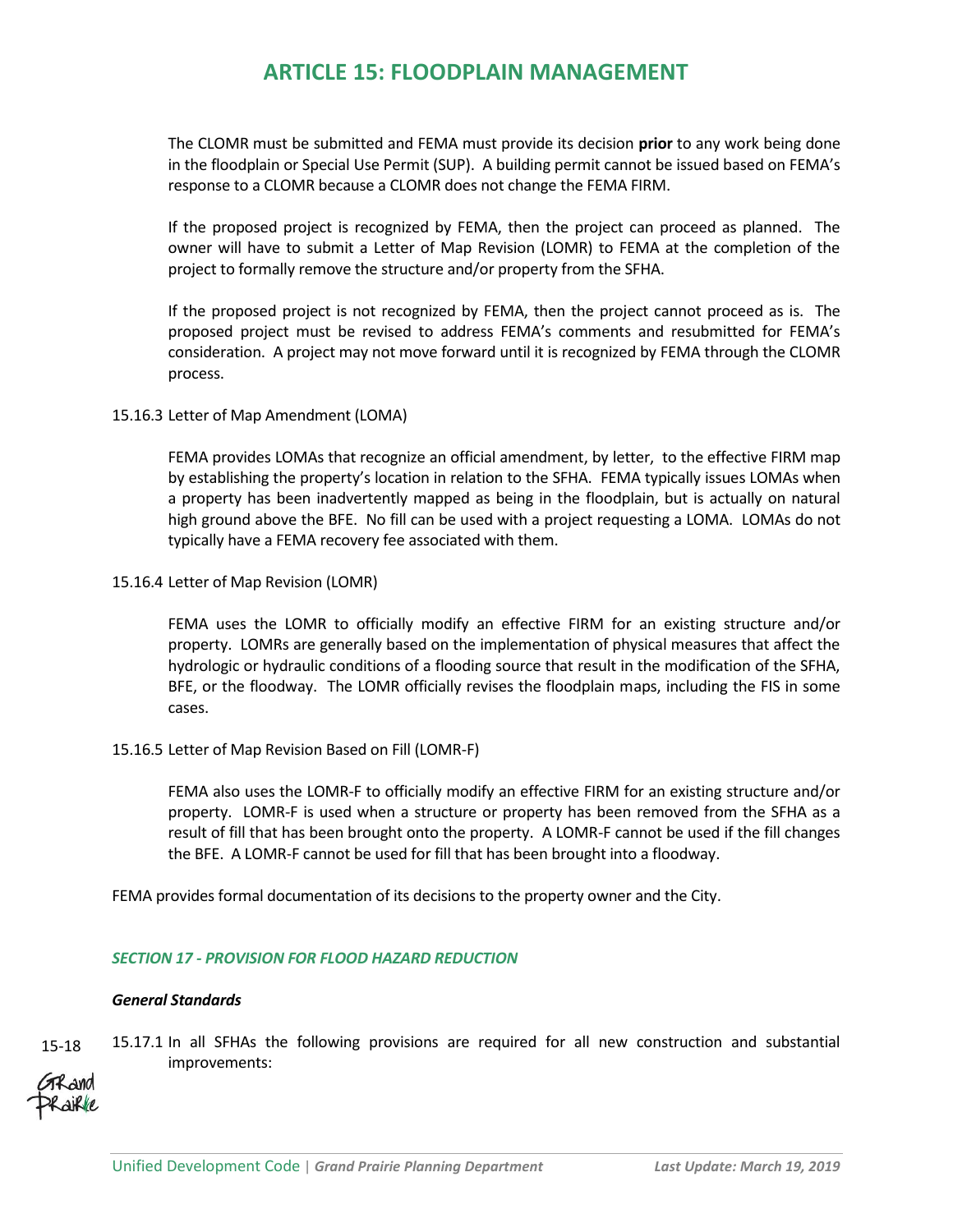- A. Designed (or modified) to adequately anchor to prevent flotation, collapse or lateral movement of the structure or stored materials resulting from hydrodynamic and hydrostatic loads, including the effects of buoyancy;
- B. Constructed by methods and practices that minimize flood damage;
- C. Constructed with materials resistant to flood damage;
- D. Constructed with electrical, heating, ventilation, plumbing, and air conditioning equipment and other service facilities that are designed and/or located so as to prevent water from entering or accumulating within the components during conditions of flooding;
- E. Designed to minimize or eliminate infiltration of flood waters into water supply systems;
- F. Designed to minimize or eliminate infiltration of flood waters into the wastewater systems and discharge from the systems into flood waters; and
- G. Located to avoid impairment to or contamination from on-site waste disposal systems from floodwaters.
- H. Located air conditioning pads at the same lowest floor elevation as the structure.
- I. No critical facility shall be placed within the 500-year floodplain.
- J. All roads/streets shall be no less than two feet above the base flood elevation unless approved otherwise.

## *SECTION 18 - SPECIFIC STANDARDS FOR HABITABLE STRUCTURES*

- 15.18.1 In all SFHAs where base flood elevations data has been provided as set forth in this Article, the following provisions are required:
	- A. Residential Construction New construction and substantial improvements of any residential structure shall have the lowest floor elevation (including basement) be the greater of one foot above the base flood elevation (BFE) for fully developed conditions in the watershed or two feet above the FEMA FIRM 100-year (1% annual chance) BFE that utilizes existing land use conditions. A registered surveyor or registered professional engineer shall submit a certification to the Floodplain Administrator that the standard of this subsection as proposed in **Section 15.15.2 "Floodplain Development Permit (FDP) Procedures"** of this Article has been followed.
	- B. Nonresidential Construction New construction and substantial improvements of any commercial, industrial, or other nonresidential structure shall have the lowest floor elevation (including basement) along with attending utilities be the greater of one foot above the BFE for fully developed conditions in the watershed or two feet above the FEMA FIRM 100-year (1% annual chance) BFE that utilizes existing land use conditions.

15-19 GRand<br>PRaikke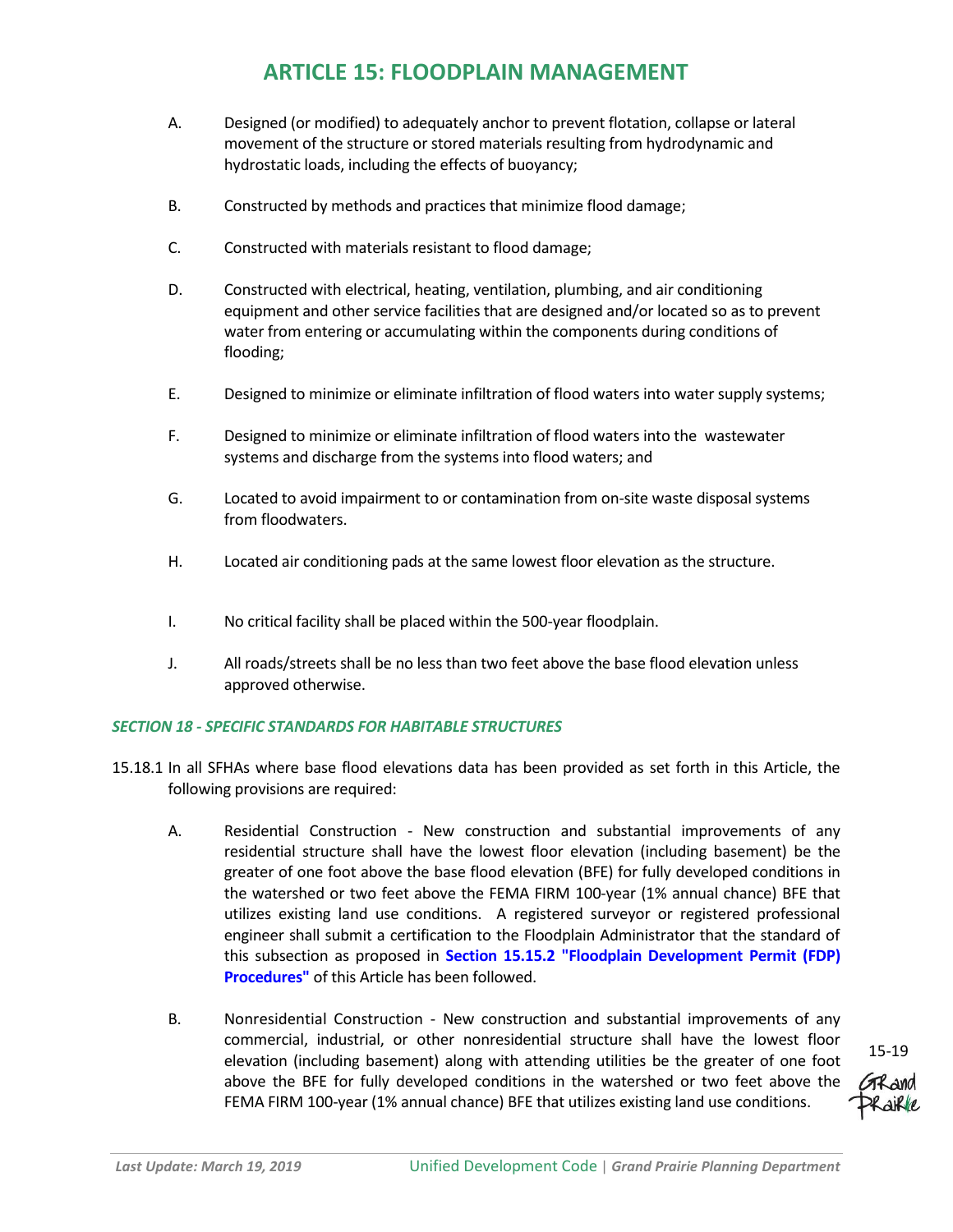- 1. A registered professional engineer shall certify that the design and methods of construction are in accordance with accepted standards of practice as outlined in this subsection.
- 2. A record of such certification, which includes the specific lowest floor elevation (in relation to mean sea level) to which such structures are floodproofed shall be maintained by the Floodplain Administrator.
- 3. Structures located on fill within the 100-year (1% annual chance) floodplain but outside of the floodway area are required to fill areas that extend 15 feet beyond the limits of intended structures. If the area uses on-site waste disposal, the septic system must be located to the same lowest floor elevation as the structure.
- 4. The City may consider wet or dry floodproofing for nonresidential structures on a case-by-case basis. If floodproofing is allowed, the structure must be designed to be floodproofed for the portion of the structure that is below the elevation of the BFE plus two feet. Floodproofing must adhere to FEMA standards and appropriate documentation must be prepared and sealed by a licensed professional engineer in the State of Texas. Floodproofed structures must be designed to resist hydrostatic and hydrodynamic loads and effects of buoyancy.

The lowest floor elevation of structures for nonresidential use may be permitted at a lower elevation than specified in this Section, if the area is protected to the higher of a height of not less than one foot above the base flood elevation (taking into account the effects of future full development), or to two feet above the FEMA FIRM base flood elevation, by levees, channel modifications, or other structural protective techniques.

Where floodproofing is used in lieu of elevation, a registered professional engineer is required to certify that the requirements of this Article have been met.

C. *Enclosures:* New construction and substantial improvements, with fully enclosed areas below the lowest floor that are subject to flooding shall be designed to automatically equalize hydrostatic flood forces on exterior walls by allowing for the entry and exits of floodwaters. Enclosures may only be used for parking of vehicles, building access, or limited storage.

Designs for meeting this requirement must either be certified by a registered engineer or meet or exceed the following minimum criteria:

- 1. A minimum of two openings having a total net area of not less than one square inch for every square foot of enclosed area subject to flooding shall be provided.
- 2. The bottom of all openings shall be no higher than one foot above grade.
- 3. Openings may be equipped with screens, louvers, valves or other coverings or devices provided that they permit the automatic entry and exit of floodwaters.

GRand<br>PRaiRle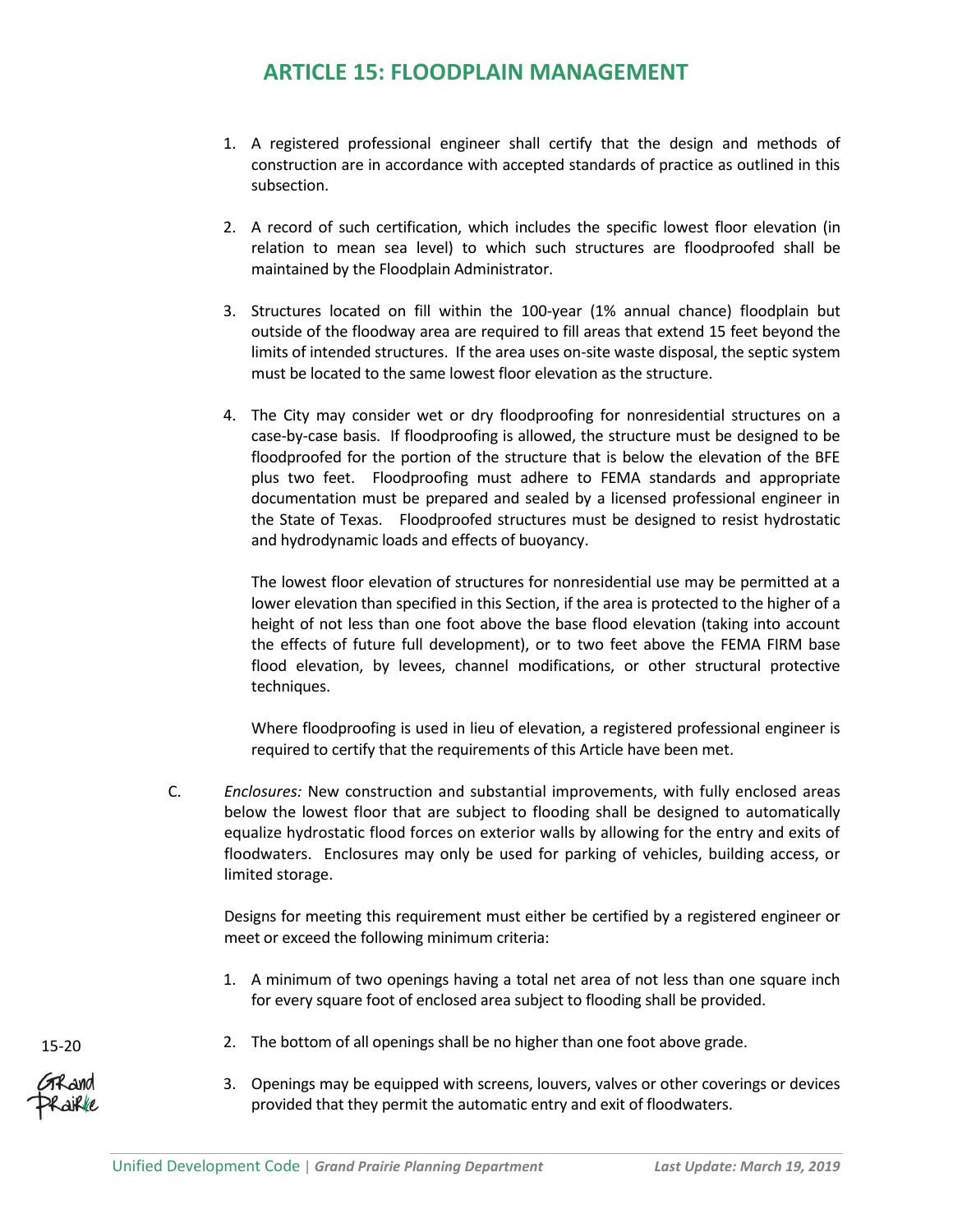D. *Manufactured Homes:* No new or replacement manufactured homes, parks, or subdivisions shall be placed within a Special Flood Hazard Area.

For expansion to existing manufactured home parks and subdivisions located outside the SFHA; and for manufactured homes not placed in a manufactured home park or subdivision and located outside the SFHA the following shall apply:

- 1. Stands or lots shall be elevated on compacted fill or on piers so that the lowest floor elevation (or finished floor) of the manufactured home shall be a minimum of three (3) feet above the FEMA FIRM 100-year (1% annual chance) BFE that utilizes existing land use conditions. The manufactured home must be securely anchored to an adequately anchored foundation system to resist flotation, collapse, and lateral movement with certification by a registered professional engineer that the improvements will not increase flood flows, heights, or damages. Specific requirements for anchoring shall be per Administrative Rules for the Texas Department of Housing and Community Affairs 10 Texas Administrative Code Chapter 80.
- 2. Adequate surface drainage and access for a hauler shall be provided.
- 3. For elevations on piers, footings shall be placed in firm, undisturbed soil or compacted fill. Footings and piers shall be designed according to the Texas Department of Housing and Community Affairs 10 Texas Administrative Code Chapter 80.
- E. Recreation Vehicles shall not be parked within a Special Flood Hazard Area.

## *SECTION 19 - STANDARDS FOR SUBDIVISIONS, INCLUDING MANUFACTURED HOME PARKS OR SUBDIVISIONS*

- 15.19.1 All subdivision proposals shall be consistent with the provisions of this Article.
- 15.19.2 All proposals for the development of subdivisions shall meet the Floodplain Development Permit requirements of this Article. All such proposals shall be consistent with the need to minimize flood damage within the flood-prone area.
- 15.19.3 Base flood elevation data shall be generated for subdivision proposals and other proposed development, which is greater than one (1) acre, if not otherwise provided pursuant to **Section 15.6** or **Section 15.15.2** of this Article.
- 15.19.4 All subdivision proposals shall have adequate drainage provided to reduce exposure to flood hazards.
- 15.19.5 All subdivision proposals shall have public utilities and facilities such as wastewater, gas, electrical and water systems located and constructed to minimize or eliminate flood damage.

.<br>Kaikke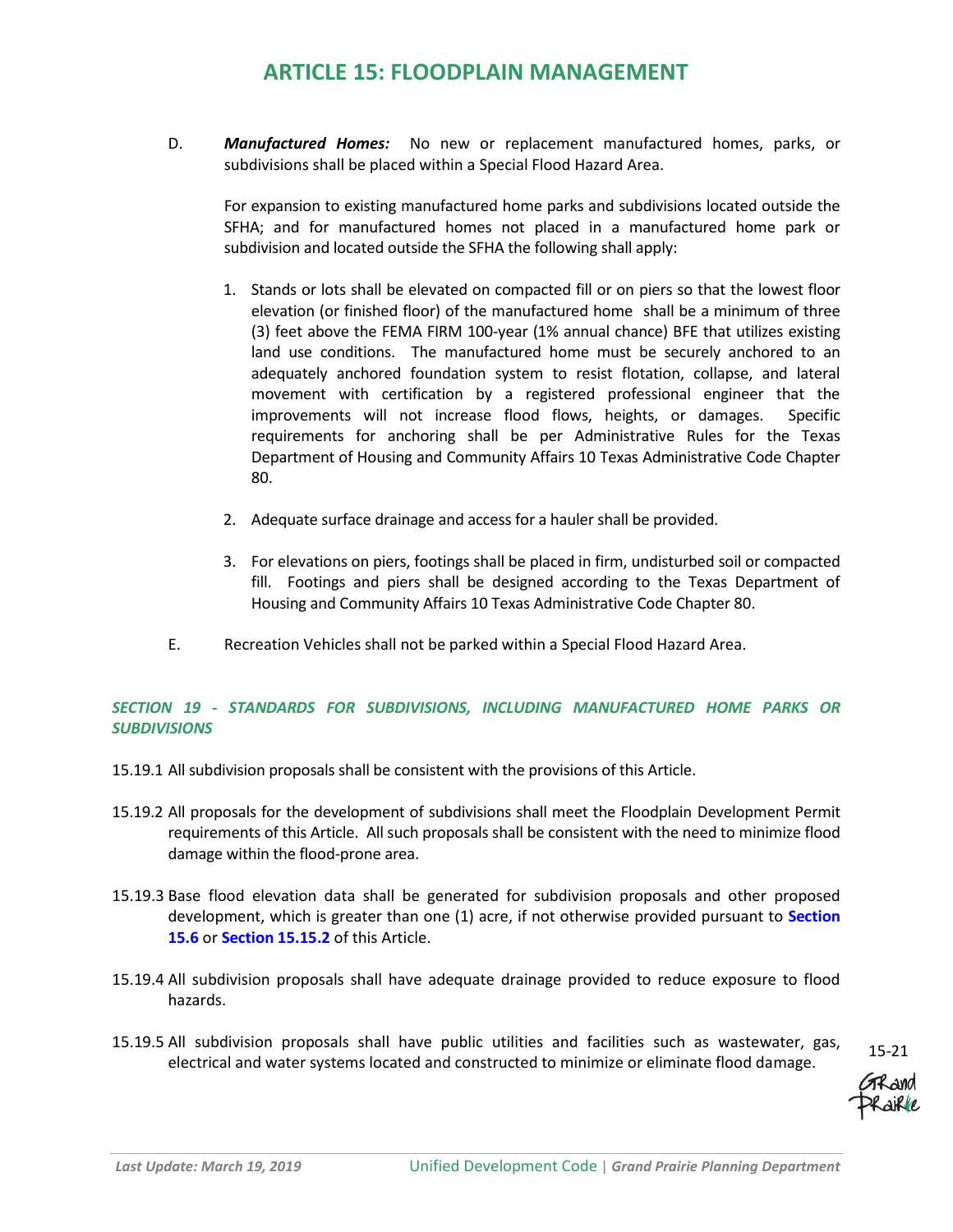## *SECTION 20 - STANDARDS FOR STREETS, DRAINAGE, AND UTILITIES*

- 15.20.1 The finished elevation of proposed streets shall be no less than two (2) feet above the FEMA FIRM regulatory 100-year (1% annual chance) base flood elevation.
- 15.20.2 Where necessary, profiles and elevations of streets may be required to determine compliance with this requirement.
- 15.20.3 Storm drainage facilities shall be designed to convey the flow of surface waters without causing damage to persons or property.
- 15.20.4 The system shall assure drainage at all points along streets, and provide positive drainage away from buildings and on-site waste disposal sites.
- 15.20.5 Drainage plans shall be consistent with local and regional drainage plans.
- 15.20.6 The facilities shall be designed to prevent the discharge of excess runoff onto adjacent properties.
- 15.20.7 Sewage disposal facilities requiring soil absorption systems are prohibited where such systems will not function due to high groundwater, flooding, or unsuitable soil characteristics.
- 15.20.8 Restrictions on a plat or deed may be required noting that soil absorption fields are prohibited in designated areas.
- 15.20.9 If a wastewater system is located on or near the proposed development, connection to this system may be required where practical.
- 15.20.10 All manholes located in floodplains shall be of watertight construction with sealed manhole lids.
- 15.20.11 An air pressure test or similar testing method may be required to verify the water tightness of the wastewater system in the floodplain.
- 15.20.12 All water systems, whether public or private, which are located in flood-prone areas, shall be floodproofed to above the lowest floor elevation.
- 15.20.13 Connection to an existing public water supply system may be required if practical.
- 15.20.14 All other utilities, such as gas and electric lines, shall be located and constructed so as to minimize or eliminate flood damage.

## *SECTION 21 - LEVEE SYSTEMS AND FLOOD RELIEF CHANNELS*

15.21.1 The levee policy as issued by the Federal Emergency Management Agency (FEMA) and as it may be amended from time to time, is hereby adopted by reference and declared to be a part of this Article. A copy will be kept in the office of the Floodplain Administrator.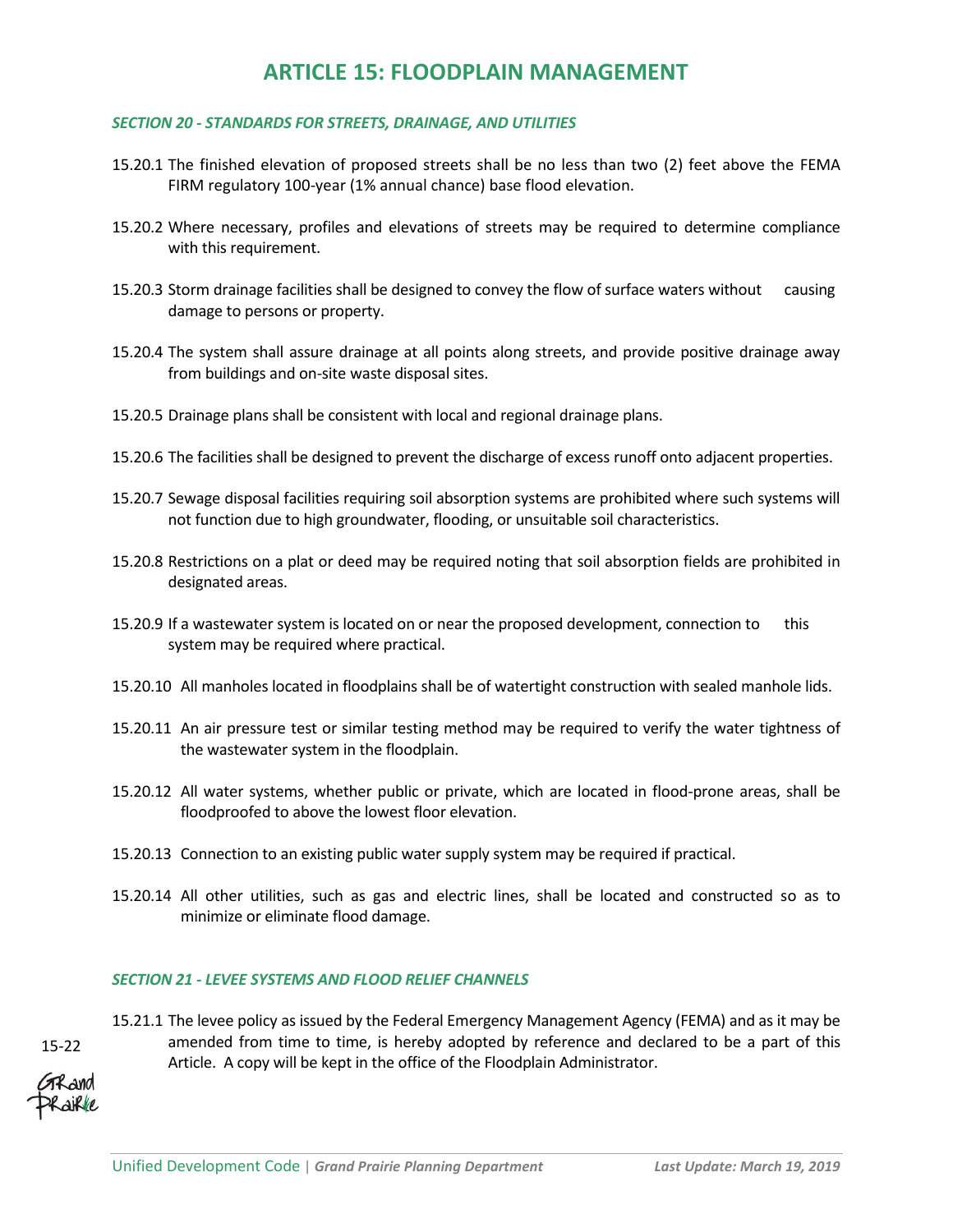- 15.21.2 The owner of any levee system or flood relief channel within the City shall submit a manual of operation and maintenance to the Floodplain Administrator for approval. No levee system or flood relief channel shall be operated in the City without such approval.
	- B. Such manual shall delineate the maintenance procedures to be undertaken on the levee or flood relief channel itself together with the over bank area, as well as the procedures for the operation and maintenance of closure structures and pumping facilities, and all such procedures delineated shall meet or exceed such requirements as now exist or may in the future be imposed by the Federal Emergency Management Agency (FEMA).
	- C. On or prior to January  $31<sup>st</sup>$  of each year, the owner of any levee system or flood relief channel in the City shall submit to the Floodplain Administrator a report, which states in detail the operation and maintenance procedures which were accomplished in the preceding year. Upon review of the report, the Floodplain Administrator may order such other additional action by the owners as may be reasonably necessary for the protection of the public health, safety, and welfare and may set a reasonable time for completion of said action. Failure by the owner to comply with any such order shall constitute an offense.
	- D. Prior to approval by the Floodplain Administrator of any operation and maintenance manual, the owner shall enter into an agreement with the City whereby the owner shall bind himself/herself and subsequent owners and assigns of the levee system or flood relief channel to perform the operation and maintenance of the levee system or flood relief channel in accordance with the provisions of this Section. The contract provided herein shall be prepared in a form sufficient to be recorded in the records of the clerk of the county in which the levee is located.
	- E. In the event that the owner fails to maintain or operate the private levee system or flood relief channel in accordance with the approved operation and maintenance manual or fails to take action as may be ordered by the Floodplain Administrator, the City as herein provided, shall by contract or otherwise perform such maintenance, operation or other action as may be required, and shall assess the cost thereof, including all administrative and legal costs against the owner, and all such amount shall be secured by a privileged lien upon the property. This remedy shall be cumulative of any other remedy provided in this chapter.

## *SECTION 22 - TRINITY RIVER CORRIDOR DEVELOPMENT CERTIFICATE (CDC)*

## 15.22.1 Testament of Purpose

The City of Grand Prairie participates in the Trinity River Corridor Development Certificate (CDC) process that is coordinated through the North Central Texas Council of Governments (NCTCOG) to stabilize flood risk along the Trinity River. The CDC process allows for development within the Trinity River Corridor while ensuring that the development does not raise floodwater levels or reduce flood storage capacity. The City of Grand Prairie retains ultimate control over floodplain permitting decisions within our jurisdiction while allowing our neighboring communities and agencies the opportunity to review and provide comment on projects along the Trinity River corridor.

15-23 GRand<br>PRaikke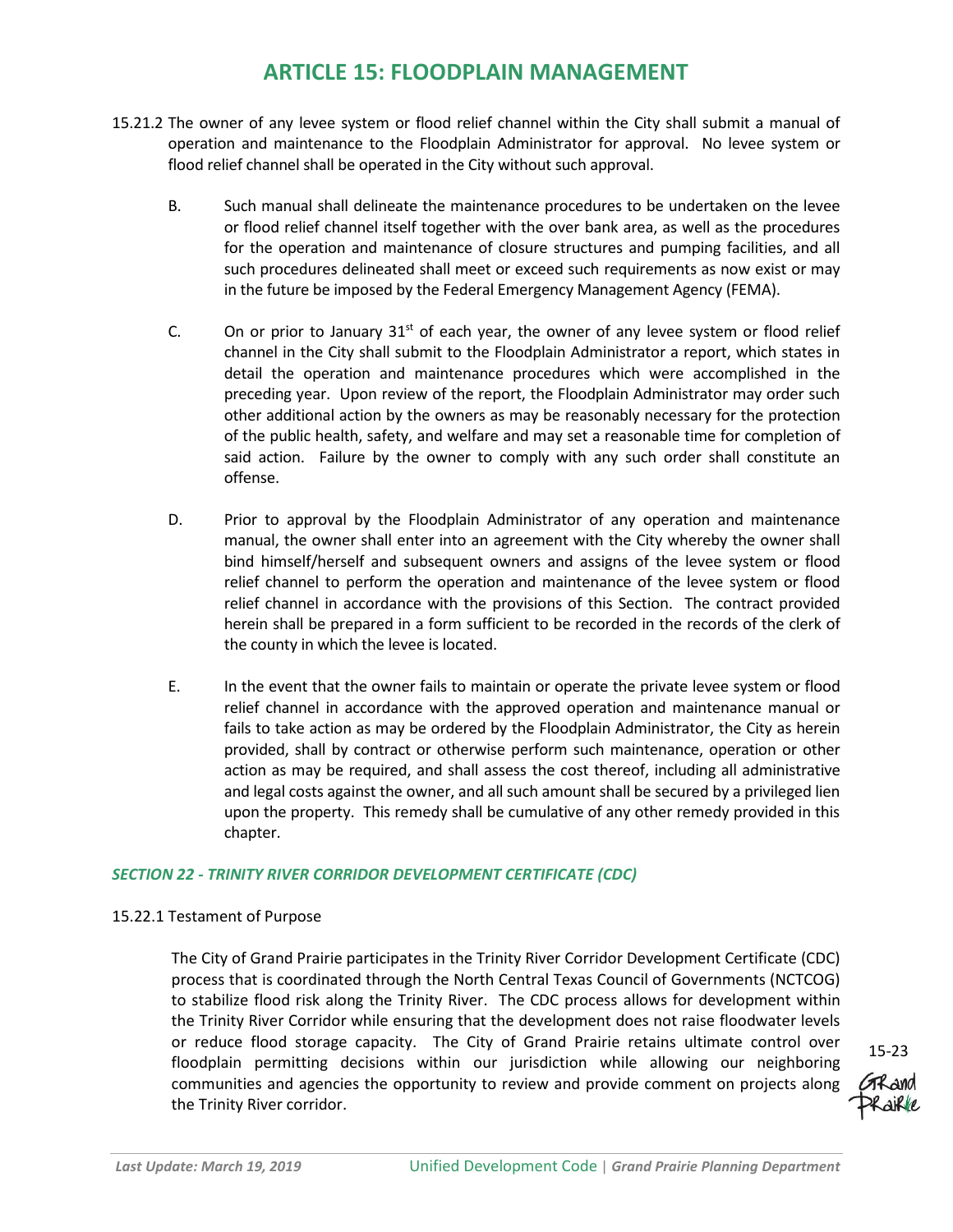#### 15.22.2 Definitions

*CDC Model:* The official HEC-RAS computer model for the Upper Trinity River study area. The U.S. Army Corps of Engineers maintains and updates the model.

*Corridor Development Certificate (CDC):* The permit issued by the City prior to development within the Regulatory Zone of the Trinity River Corridor.

*Corridor Development Certificate Manual:* The document published by NCTCOG that provides information on the CDC process, including the CDC application.

*Development:* Any manmade change to improved or unimproved real estate, including but not limited to, buildings or other structures, mining, dredging, filling, grading, clearing, paving, excavating, drilling operations, or storage of equipment or materials. This also includes any levee or other improvement defined by the Texas Commission on Environmental Quality (TCEQ).

*North Central Texas Council of Governments (NCTCOG):* Voluntary association of, by and for local governments, established to assist local governments in planning for common needs, cooperating for mutual benefit, and coordinating for sound regional development.

*Regulatory Zone:* The area within the Trinity River Corridor as defined by the current Cityapproved 100-year (1% annual chance) floodplain based upon fully developed conditions.

*Standard Project Flood (SPF):* The flood that may be expected from the most severe combination of meteorological and hydrologic conditions that are considered to be reasonably characteristic of the region. The flood usually has a 0.30 to 0.08 percent chance of being equaled or exceeded in any given year. The SPF for the Trinity River Corridor is commonly equated to an 800-year storm frequency.

*Trinity River Corridor:* The area defined by the bed and banks of the Trinity River and the adjacent river floodplains, including Mountain Creek, within the City of Grand Prairie.

## 15.22.3 The Current Edition Corridor Development Certificate Manual Adopted

The current edition of the Corridor Development Certificate Manual is adopted as the standard for development within the Trinity River Corridor and is incorporated herein by reference. The current manual and application can be downloaded from the NCTCOG website.

#### 15.22.4 CDC Application

The property owner must contact the City's Floodplain Administrator to request the most current CDC model. The CDC application can be submitted to the City at the same time as the FDP application. The City will not approve any fill activity in the floodplain until the CDC and FDP applications have been reviewed and signed by the City.

15-24

The property owner must prepare and submit to the City a CDC application, including the most recent USACE-provided CDC model. The appropriate CDC recovery fee must also be provided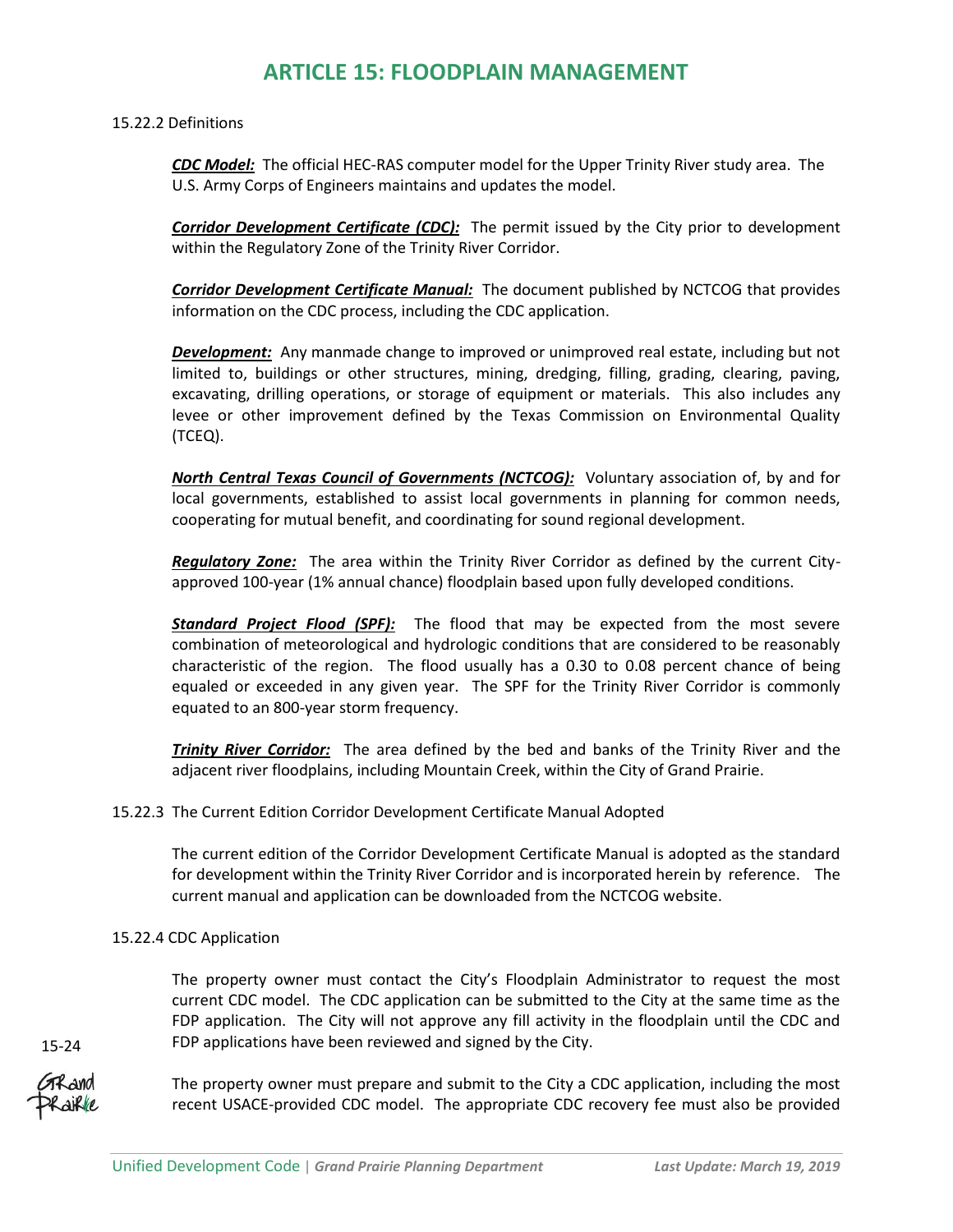with the application. The City may require an additional third-party review fee depending on the complexity of the proposed project.

#### 15.22.5 Review of CDC Application; Approval; Denial of Approval

The Floodplain Administrator shall be responsible for the review of an application for a Corridor Development Certificate. After the City completes its review and is satisfied with the application, the City will forward the application and supporting documentation to the CDC participating entities. The CDC participating entities are allowed 30 days to review applications and provide comments. USACE has 30 days to review the application after it has received the application and its portion of the recovery fee. When the CDC process is complete, the City shall issue the Final CDC Action/Findings Form to the property owner. If the CDC is granted, the owner has three years from the date of the Final CDC Action/Findings Form to complete the project. If the project cannot be completed by the deadline, the owner may submit to the City's Floodplain Administrator a CDC extension request for consideration.

#### 15.22.6 CDC Exemptions and Variances

A property owner may request an exemption or variance to the CDC process as described in the CDC Manual. When requesting an exemption, Part 1 of the CDC application form must be completed and submitted to the City. A property owner submitting a request for a variance must submit a complete CDC application with Parts 1 and 2 completed and an explanation for the requested variance. Exemptions and variances are still reviewed by the CDC participating communities.

## 15.22.7 CDC Enforcement

- A. Violations
	- 1. A person commits an offense by commencing development within the Trinity River Corridor without first obtaining a CDC permit.
	- 2. A person who commences development within the Trinity River Corridor without first obtaining a CDC permit from the City commits an offense by failing to return the property to its original or previous condition.
- B. Restoration

A person who commits a violation of any provision of the CDC process shall be required to return the property to its previous or original condition or to go through the CDC process and make any required accommodations that result from the CDC process.

## *SECTION 23 - VARIANCE PROCEDURES*

- 15.23.1 The Appeal Board (Zoning Board of Adjustment), as established by the community, shall hear and render judgment on requests for variances from the requirements of this ordinance.
- 15.23.2 The Appeal Board (Zoning Board of Adjustment) shall hear and render judgment on an appeal only when it is alleged there is an error in any requirement, decision, or determination made by the Floodplain Administrator in the enforcement or administration of this ordinance.

15-25 *Grand*<br>Phaikke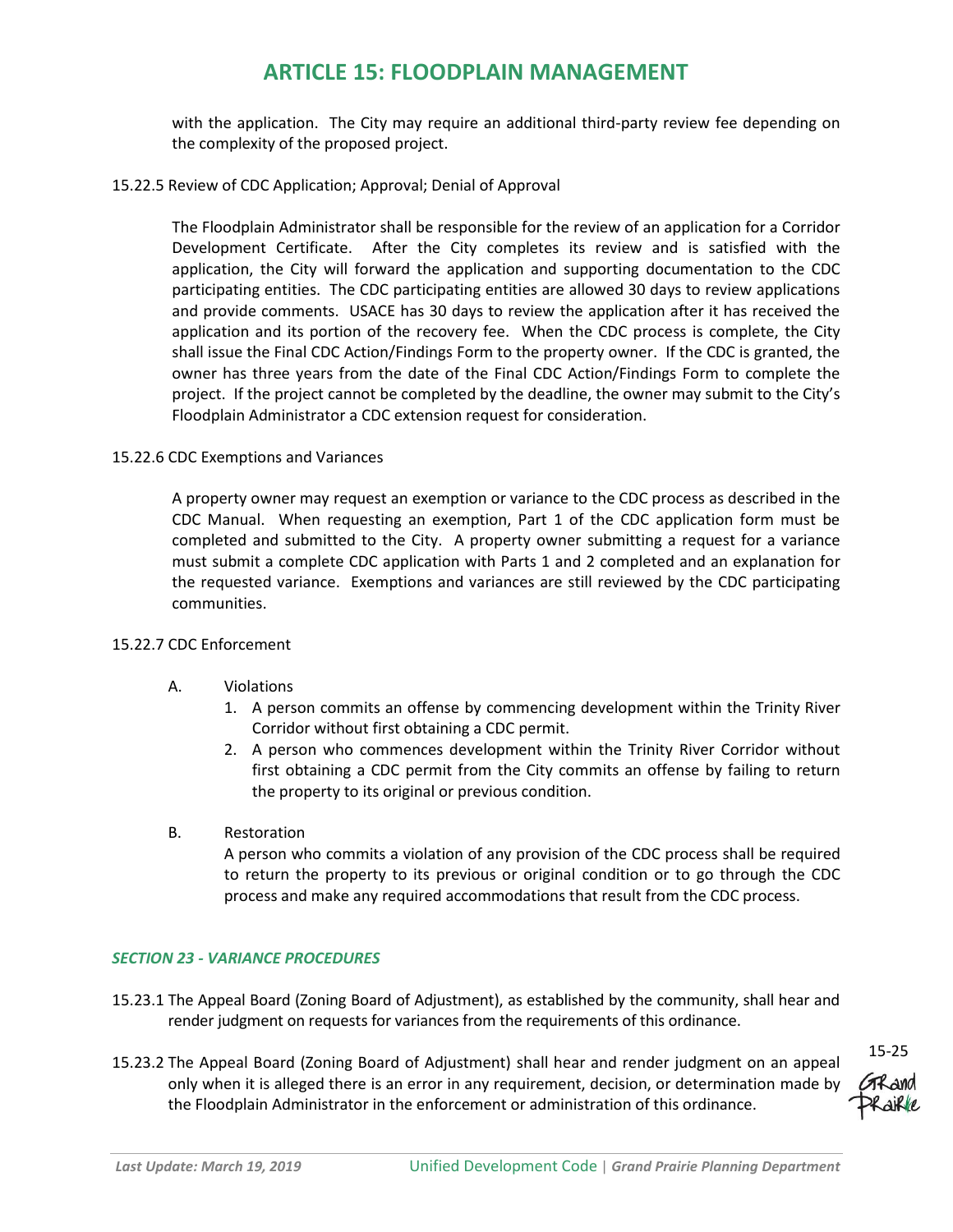- 15.23.3 Any person or persons aggrieved by the decision of the Appeal Board (Zoning Board of Adjustment) may appeal such decision in the courts of competent jurisdiction.
- 15.23.4 The Floodplain Administrator shall maintain a record of all actions involving an appeal and shall report variances to the Federal Emergency Management Agency upon request.
- 15.23.5 Variances may be issued for the reconstruction, rehabilitation or restoration of structures listed on the National Register of Historic Places or the Texas Inventory of Historic Places, without regard to the procedures set forth in the remainder of this ordinance.
- 15.23.6 Variances may be issued for new construction and substantial improvements to be erected on a lot of 1/2 acre or less in size contiguous to and surrounded by lots with existing structures constructed below the base flood level, providing the relevant factors in **Section 15.15.3** of this Article have been fully considered. As the lot size increases beyond the 1/2 acre, the technical justification required for issuing the variance increases.
- 15.23.7 Upon consideration of the factors noted above and the intent of this ordinance, the Appeal Board (Zoning Board of Adjustment) may attach such conditions to the granting of variances as it deems necessary to further the purpose and objectives of this ordinance (**Section 15.3**).
- 15.23.8 Variances shall not be issued within any designated floodway if any increase in flood levels during the base flood discharge would result.
- 15.23.9 Variances may be issued for the repair or rehabilitation of historic structures upon a determination that the proposed repair or rehabilitation will not preclude the structure's continued designation as a historic structure and the variance is the minimum necessary to preserve the historic character and design of the structure.
- 15.23.10Granting of a variance by Zoning Board of Adjustment or City Council can negatively affect the City's Community Rating System (CRS) score.
- *15.23.11 Prerequisites for granting variances:*
	- A. Variances shall only be issued upon a determination that the variance is the minimum necessary, considering the flood hazard, to afford relief.
	- B. Variances shall only be issued upon: (i) showing a good and sufficient cause; (ii) a determination that failure to grant the variance would result in exceptional hardship to the applicant, and (iii) a determination that the granting of a variance will not result in increased flood heights, additional threats to public safety, extraordinary public expense, create nuisances, cause fraud on or victimization of the public, or conflict with existing local laws or ordinances.

C. Any application to which a variance is granted shall be given written notice that the structure will be permitted to be built with the lowest floor elevation below the base flood elevation, and that the cost of flood insurance will be commensurate with the increased risk resulting from the reduced lowest floor elevation.

15-26

GRand<br>PRaikke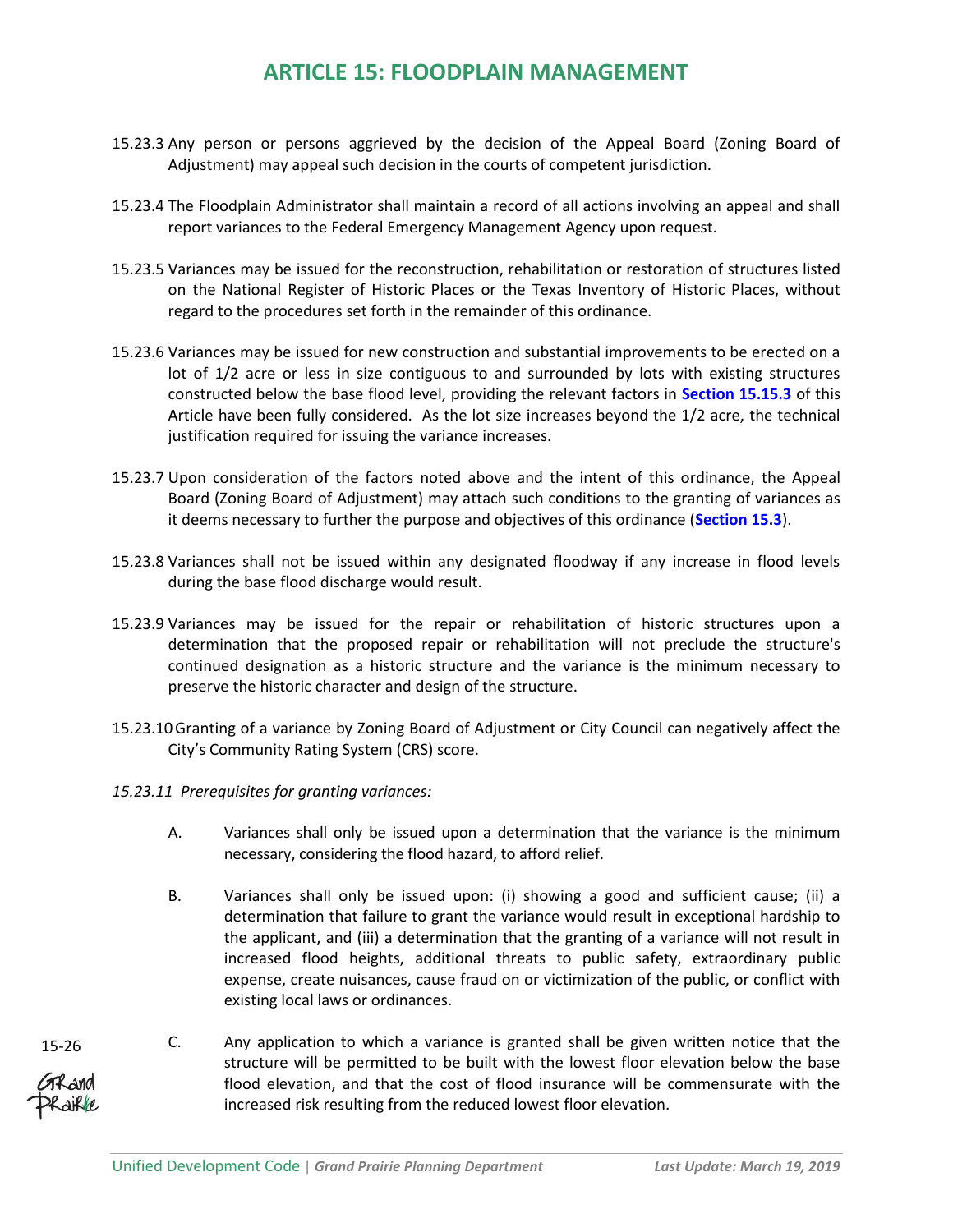D. Variances may be issued by a community for new construction and substantial improvements and for other development necessary for the conduct of a functionally dependent use provided that (i) the criteria outlined in **Section 23** are met, and (ii) the structure or other development is protected by methods that minimize flood damages during the base flood and create no additional threats to public safety.

#### *SECTION 24 - ENFORCEMENT*

#### 15.24.1 Violations

- A. A person commits an offense by commencing development within a SFHA or floodplain without first obtaining a floodplain development permit from the City.
- B. A person who commences development within a SFHA or floodplain without first obtaining a floodplain development permit from the City commits an offense by failing to return the property to its original or previous condition.

#### 15.24.2 Restoration

A person who commits a violation of any provision of this Article shall be required to return the property to its previous or original condition or to go through the required floodplain permitting process and make any required accommodations that result from said processes.

## *SECTION 25 - SEVERABILITY*

15.25.1 If any section, clause, sentence, or phrase of this Ordinance is held to be invalid or unconstitutional by any court of competent jurisdiction, then said holding shall in no way affect the validity of the remaining portions of this Ordinance.

## *SECTION 26 - PENALTIES FOR NONCOMPLIANCE*

15.26.1 Any person who violates this ordinance or fails to comply with any of its requirements shall upon conviction thereof be fined in accordance with Section 1-8, City of Grand Prairie Code of Ordinances, for each violation, and in addition shall pay all costs and expenses involved in the case. Section 1-8 states that each day any violation of the Code or any other City ordinance continues shall constitute a separate offense. Nothing herein contained shall prevent the City of Grand Prairie from taking such other lawful action as is necessary to prevent or remedy any violation.